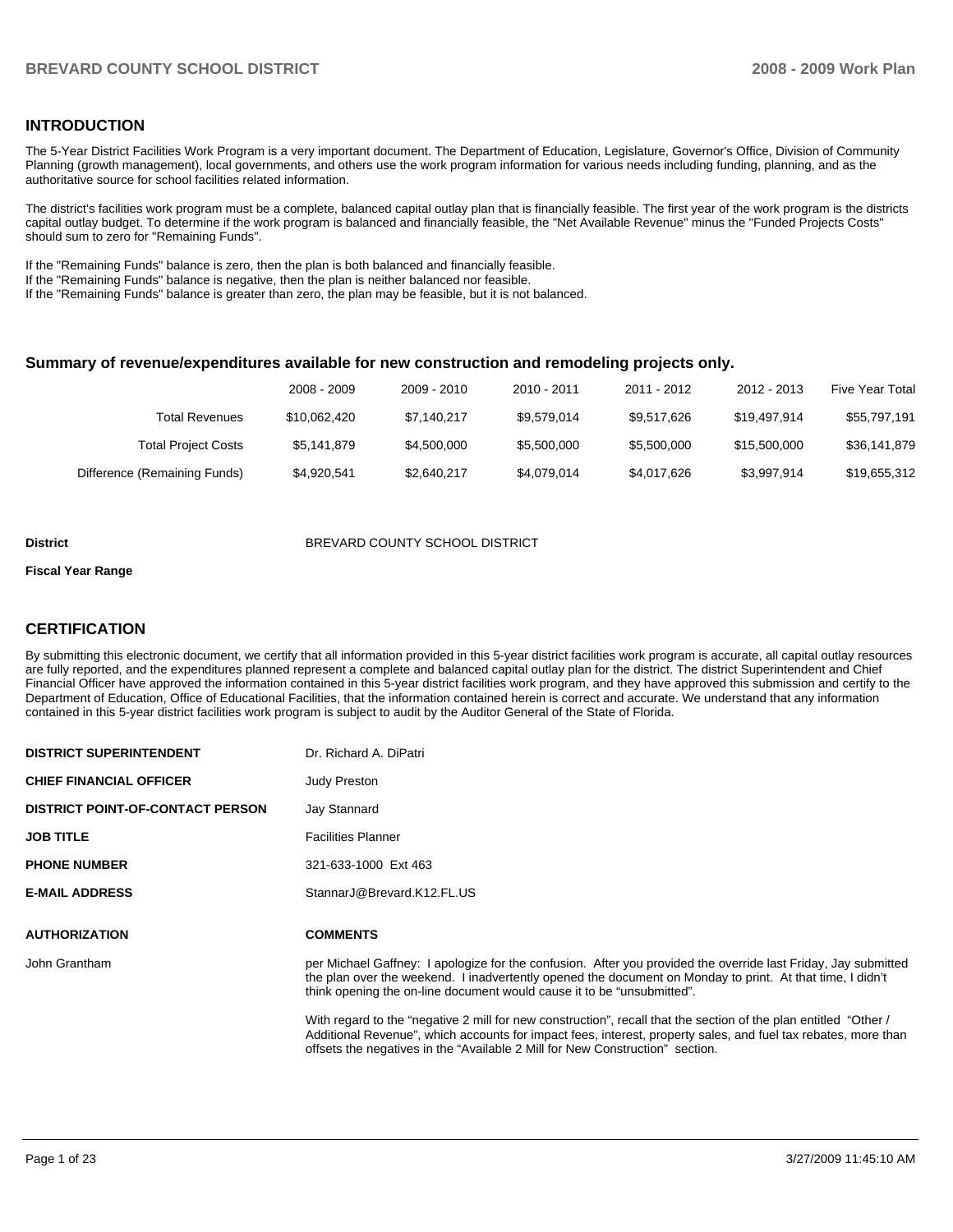# **Expenditures**

#### **Expenditure for Maintenance, Repair and Renovation from 2-Mills and PECO**

Annually, prior to the adoption of the district school budget, each school board must prepare a tentative district facilities work program that includes a schedule of major repair and renovation projects necessary to maintain the educational and ancillary facilities of the district.

| Item           |                                                                                                                                                                                                                                                                                                                                                                                                                                                                                                                                                                                                                                                                                                                                                                                                                                                                                                                                                                                                                                                                                                                                                                                                                                                                                                                                                                                                                                                                                                                                                                                                                                                                                                                                                                                                                                                                                                                                                                                                                                                                                                                                                                                                                                                                                                                                                                                                                                                                                                                                                     | 2008 - 2009<br><b>Actual Budget</b> | 2009 - 2010<br>Projected | 2010 - 2011<br>Projected | 2011 - 2012<br>Projected | 2012 - 2013<br>Projected | <b>Total</b> |
|----------------|-----------------------------------------------------------------------------------------------------------------------------------------------------------------------------------------------------------------------------------------------------------------------------------------------------------------------------------------------------------------------------------------------------------------------------------------------------------------------------------------------------------------------------------------------------------------------------------------------------------------------------------------------------------------------------------------------------------------------------------------------------------------------------------------------------------------------------------------------------------------------------------------------------------------------------------------------------------------------------------------------------------------------------------------------------------------------------------------------------------------------------------------------------------------------------------------------------------------------------------------------------------------------------------------------------------------------------------------------------------------------------------------------------------------------------------------------------------------------------------------------------------------------------------------------------------------------------------------------------------------------------------------------------------------------------------------------------------------------------------------------------------------------------------------------------------------------------------------------------------------------------------------------------------------------------------------------------------------------------------------------------------------------------------------------------------------------------------------------------------------------------------------------------------------------------------------------------------------------------------------------------------------------------------------------------------------------------------------------------------------------------------------------------------------------------------------------------------------------------------------------------------------------------------------------------|-------------------------------------|--------------------------|--------------------------|--------------------------|--------------------------|--------------|
| <b>HVAC</b>    |                                                                                                                                                                                                                                                                                                                                                                                                                                                                                                                                                                                                                                                                                                                                                                                                                                                                                                                                                                                                                                                                                                                                                                                                                                                                                                                                                                                                                                                                                                                                                                                                                                                                                                                                                                                                                                                                                                                                                                                                                                                                                                                                                                                                                                                                                                                                                                                                                                                                                                                                                     | \$0                                 | \$0                      | \$0                      | \$0                      | \$0                      | \$0          |
|                | Locations: No Locations for this expenditure.                                                                                                                                                                                                                                                                                                                                                                                                                                                                                                                                                                                                                                                                                                                                                                                                                                                                                                                                                                                                                                                                                                                                                                                                                                                                                                                                                                                                                                                                                                                                                                                                                                                                                                                                                                                                                                                                                                                                                                                                                                                                                                                                                                                                                                                                                                                                                                                                                                                                                                       |                                     |                          |                          |                          |                          |              |
| Flooring       |                                                                                                                                                                                                                                                                                                                                                                                                                                                                                                                                                                                                                                                                                                                                                                                                                                                                                                                                                                                                                                                                                                                                                                                                                                                                                                                                                                                                                                                                                                                                                                                                                                                                                                                                                                                                                                                                                                                                                                                                                                                                                                                                                                                                                                                                                                                                                                                                                                                                                                                                                     | \$0                                 | \$0                      | \$0                      | \$0                      | \$0                      | \$0          |
|                | Locations: No Locations for this expenditure.                                                                                                                                                                                                                                                                                                                                                                                                                                                                                                                                                                                                                                                                                                                                                                                                                                                                                                                                                                                                                                                                                                                                                                                                                                                                                                                                                                                                                                                                                                                                                                                                                                                                                                                                                                                                                                                                                                                                                                                                                                                                                                                                                                                                                                                                                                                                                                                                                                                                                                       |                                     |                          |                          |                          |                          |              |
| Roofing        |                                                                                                                                                                                                                                                                                                                                                                                                                                                                                                                                                                                                                                                                                                                                                                                                                                                                                                                                                                                                                                                                                                                                                                                                                                                                                                                                                                                                                                                                                                                                                                                                                                                                                                                                                                                                                                                                                                                                                                                                                                                                                                                                                                                                                                                                                                                                                                                                                                                                                                                                                     | \$0                                 | \$0                      | \$0                      | \$0                      | \$0                      | \$0          |
|                | Locations: No Locations for this expenditure.                                                                                                                                                                                                                                                                                                                                                                                                                                                                                                                                                                                                                                                                                                                                                                                                                                                                                                                                                                                                                                                                                                                                                                                                                                                                                                                                                                                                                                                                                                                                                                                                                                                                                                                                                                                                                                                                                                                                                                                                                                                                                                                                                                                                                                                                                                                                                                                                                                                                                                       |                                     |                          |                          |                          |                          |              |
| Safety to Life |                                                                                                                                                                                                                                                                                                                                                                                                                                                                                                                                                                                                                                                                                                                                                                                                                                                                                                                                                                                                                                                                                                                                                                                                                                                                                                                                                                                                                                                                                                                                                                                                                                                                                                                                                                                                                                                                                                                                                                                                                                                                                                                                                                                                                                                                                                                                                                                                                                                                                                                                                     | \$413.674                           | \$496,790                | \$664,883                | \$628,936                | \$626,740                | \$2.831.023  |
|                | ELEMENTARY, AUDUBON ELEMENTARY, BAYSIDE SENIOR HIGH, CAMBRIDGE ELEMENTARY, CAPE VIEW ELEMENTARY, CENTRAL<br>MIDDLE, CHALLENGER 7 ELEMENTARY, CHRISTA MCAULIFFE ELEMENTARY, CLEARLAKE MIDDLE, COCOA BEACH JR/SR HIGH,<br>COCOA SENIOR HIGH, COLUMBIA ELEMENTARY, COQUINA ELEMENTARY, CROTON ELEMENTARY, DELAURA MIDDLE, DISCOVERY<br>ELEMENTARY, DR W J CREEL ELEMENTARY, DRAA FIELD STADIUM, EAU GALLIE SENIOR HIGH, EDGEWOOD JR/ SR HIGH,<br>EDUCATIONAL SERVICES FACILITY, ENDEAVOUR ELEMENTARY MAGNET, ENTERPRISE ELEMENTARY, FAIRGLEN ELEMENTARY,<br>FREEDOM 7 ELEMENTARY SCHOOL OF INTERNATIONAL STUDIES, GARDENDALE ELEMENTARY MAGNET, GEMINI ELEMENTARY,<br>GIBSON PARK, GOLFVIEW ELEMENTARY MAGNET, HANS CHRISTIAN ANDERSEN ELEMENTARY, HARBOR CITY ELEMENTARY,<br>HERBERT C HOOVER MIDDLE, IMPERIAL ESTATES ELEMENTARY, INDIALANTIC ELEMENTARY, JAMES MADISON MIDDLE, JOHN F<br>KENNEDY MIDDLE, JOHN F TURNER SR ELEMENTARY, JUPITER ELEMENTARY, LEWIS CARROLL ELEMENTARY, LOCKMAR<br>ELEMENTARY, LONGLEAF ELEMENTARY, LYNDON B JOHNSON MIDDLE, MANATEE BUS COMPOUND, MANATEE ELEMENTARY,<br>MCLARTY STADIUM, MEADOWLANE ELEMENTARY, MEADOWLANE INTERMEDIATE ELEMENTARY, MELBOURNE BUS COMPOUND,<br>MELBOURNE SENIOR HIGH, MERRITT ISLAND SENIOR HIGH, MID-SOUTH AREA SUPPORT SERVICES, MILA ELEMENTARY, MIMS<br>ELEMENTARY, NORMANDY CENTER, NORTH AREA TRANSPORTATION SERVICES, OAK PARK ELEMENTARY, OCEAN BREEZE<br>IELEMENTARY, OLD CREEL BUS COMPOUND, PALM BAY ELEMENTARY, PALM BAY SENIOR HIGH, PINEWOOD ELEMENTARY, PLANT<br>OPERATIONS AND MAINT, PORT MALABAR ELEMENTARY, QUEST ELEMENTARY, RALPH M WILLIAMS JR ELEMENTARY, RIVERVIEW<br>ELEMENTARY MAGNET, RIVIERA ELEMENTARY, ROBERT LOUIS STEVENSON ELEMENTARY SCHOOL OF THE ARTS, ROCKLEDGE<br>SENIOR HIGH, RONALD MCNAIR MIDDLE MAGNET, ROY ALLEN ELEMENTARY, SABAL ELEMENTARY, SATELLITE BUS COMPOUND,<br>SATELLITE SENIOR HIGH, SATURN ELEMENTARY, SEA PARK ELEMENTARY, SHERWOOD ELEMENTARY, SOUTH LAKE<br>ELEMENTARY, SOUTH PINE GROVE SCHOOL, SOUTHWEST MIDDLE, SPACE COAST JR/ SR HIGH, SPESSARD L HOLLAND<br>ELEMENTARY, STONE MIDDLE, SUNRISE ELEMENTARY, SUNTREE ELEMENTARY, SURFSIDE ELEMENTARY, THEODORE<br>ROOSEVELT ELEMENTARY, THOMAS JEFFERSON MIDDLE, TITUSVILLE HIGH, TROPICAL ELEMENTARY, UNIVERSITY PARK<br>ELEMENTARY MAGNET, VIERA HIGH SCHOOL, WEST MELBOURNE ELEMENTARY SCHOOL FOR SCIENCE, WEST MELBOURNE<br>MAINT COMPOUND, WEST SHORE JR/SR HIGH, WESTSIDE BUS COMPOUND, WESTSIDE ELEMENTARY, WHISPERING HILLS<br>ADULT/COMMUNITY EDUCATION CENTER |                                     |                          |                          |                          |                          |              |
| Fencing        |                                                                                                                                                                                                                                                                                                                                                                                                                                                                                                                                                                                                                                                                                                                                                                                                                                                                                                                                                                                                                                                                                                                                                                                                                                                                                                                                                                                                                                                                                                                                                                                                                                                                                                                                                                                                                                                                                                                                                                                                                                                                                                                                                                                                                                                                                                                                                                                                                                                                                                                                                     | \$0                                 | \$0                      | \$0                      | \$0                      | \$0                      | \$0          |
|                | Locations: No Locations for this expenditure.                                                                                                                                                                                                                                                                                                                                                                                                                                                                                                                                                                                                                                                                                                                                                                                                                                                                                                                                                                                                                                                                                                                                                                                                                                                                                                                                                                                                                                                                                                                                                                                                                                                                                                                                                                                                                                                                                                                                                                                                                                                                                                                                                                                                                                                                                                                                                                                                                                                                                                       |                                     |                          |                          |                          |                          |              |
| Parking        |                                                                                                                                                                                                                                                                                                                                                                                                                                                                                                                                                                                                                                                                                                                                                                                                                                                                                                                                                                                                                                                                                                                                                                                                                                                                                                                                                                                                                                                                                                                                                                                                                                                                                                                                                                                                                                                                                                                                                                                                                                                                                                                                                                                                                                                                                                                                                                                                                                                                                                                                                     | \$0                                 | \$0                      | \$0                      | \$0                      | \$0                      | \$0          |
|                | Locations: No Locations for this expenditure.                                                                                                                                                                                                                                                                                                                                                                                                                                                                                                                                                                                                                                                                                                                                                                                                                                                                                                                                                                                                                                                                                                                                                                                                                                                                                                                                                                                                                                                                                                                                                                                                                                                                                                                                                                                                                                                                                                                                                                                                                                                                                                                                                                                                                                                                                                                                                                                                                                                                                                       |                                     |                          |                          |                          |                          |              |
| Electrical     |                                                                                                                                                                                                                                                                                                                                                                                                                                                                                                                                                                                                                                                                                                                                                                                                                                                                                                                                                                                                                                                                                                                                                                                                                                                                                                                                                                                                                                                                                                                                                                                                                                                                                                                                                                                                                                                                                                                                                                                                                                                                                                                                                                                                                                                                                                                                                                                                                                                                                                                                                     | \$0                                 | \$0                      | \$0                      | \$0                      | \$0                      | \$0          |
|                | Locations: No Locations for this expenditure.                                                                                                                                                                                                                                                                                                                                                                                                                                                                                                                                                                                                                                                                                                                                                                                                                                                                                                                                                                                                                                                                                                                                                                                                                                                                                                                                                                                                                                                                                                                                                                                                                                                                                                                                                                                                                                                                                                                                                                                                                                                                                                                                                                                                                                                                                                                                                                                                                                                                                                       |                                     |                          |                          |                          |                          |              |
| Fire Alarm     |                                                                                                                                                                                                                                                                                                                                                                                                                                                                                                                                                                                                                                                                                                                                                                                                                                                                                                                                                                                                                                                                                                                                                                                                                                                                                                                                                                                                                                                                                                                                                                                                                                                                                                                                                                                                                                                                                                                                                                                                                                                                                                                                                                                                                                                                                                                                                                                                                                                                                                                                                     | \$1,620,000                         | \$0                      | \$0                      | \$0                      | \$0                      | \$1,620,000  |
| Locations:     | AUDUBON ELEMENTARY, DISCOVERY ELEMENTARY, ENTERPRISE ELEMENTARY, FAIRGLEN ELEMENTARY, GOLFVIEW<br>ELEMENTARY MAGNET, LEWIS CARROLL ELEMENTARY, SPACE COAST JR/ SR HIGH, TROPICAL ELEMENTARY, WHISPERING HILLS<br>ADULT/COMMUNITY EDUCATION CENTER                                                                                                                                                                                                                                                                                                                                                                                                                                                                                                                                                                                                                                                                                                                                                                                                                                                                                                                                                                                                                                                                                                                                                                                                                                                                                                                                                                                                                                                                                                                                                                                                                                                                                                                                                                                                                                                                                                                                                                                                                                                                                                                                                                                                                                                                                                   |                                     |                          |                          |                          |                          |              |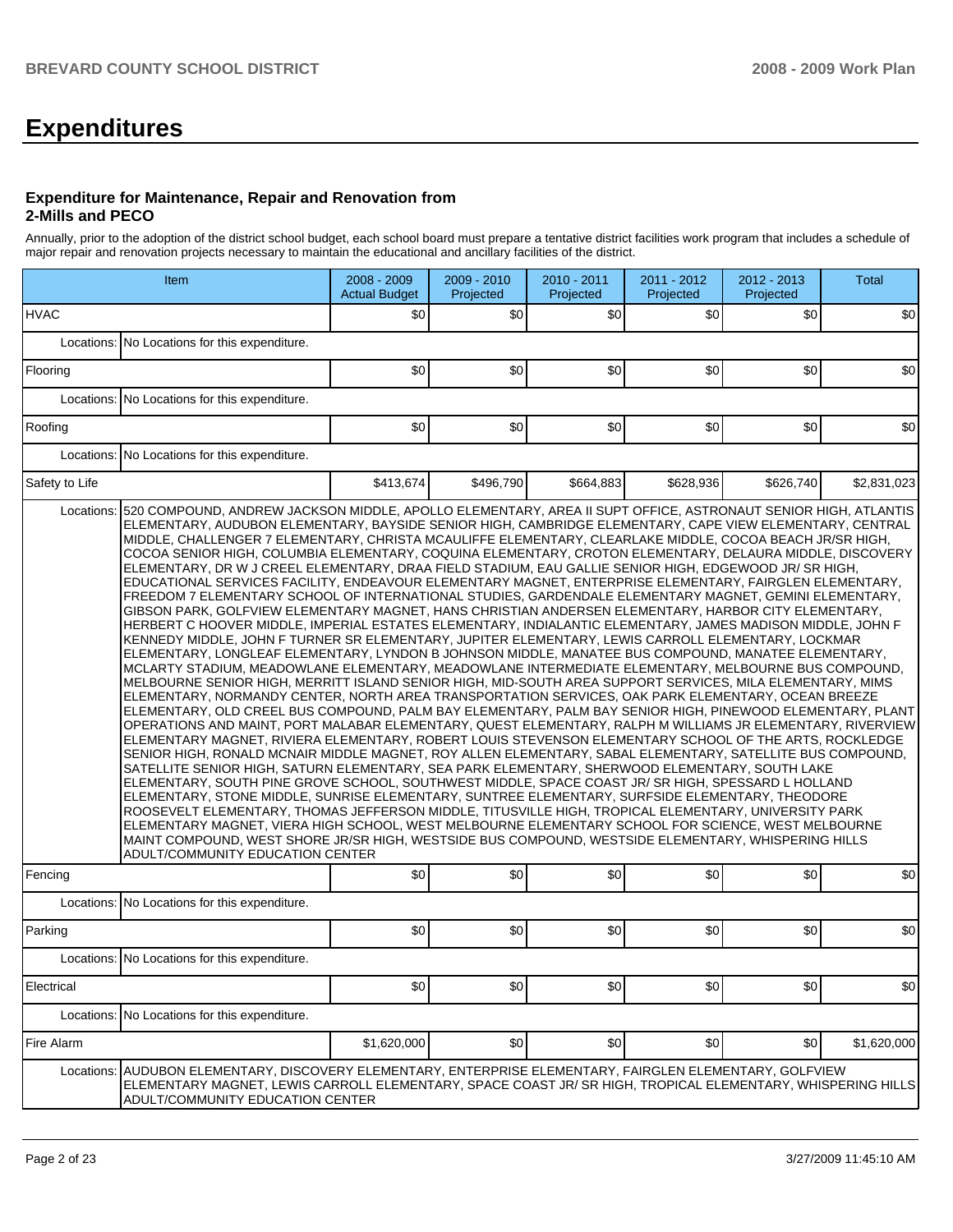| Telephone/Intercom System        |                                                                                                                                                                                                                                                                                                                                                                                                                                                                                                                                                                                                                                                                                                                                                                                                                                                                                                                                                                                                                                                                                                                                                                                                                                                                                                                                                                                                                                                                                                                                                                                                                                                                                                                                                                                                                                                                                                                                                                                                                                                                                                                                                                                                                                                                                                                                                                                                                                                                                                                                                                                                                                                                               | \$550,000   | \$0       | \$0         | \$0         | \$0         | \$550.000    |
|----------------------------------|-------------------------------------------------------------------------------------------------------------------------------------------------------------------------------------------------------------------------------------------------------------------------------------------------------------------------------------------------------------------------------------------------------------------------------------------------------------------------------------------------------------------------------------------------------------------------------------------------------------------------------------------------------------------------------------------------------------------------------------------------------------------------------------------------------------------------------------------------------------------------------------------------------------------------------------------------------------------------------------------------------------------------------------------------------------------------------------------------------------------------------------------------------------------------------------------------------------------------------------------------------------------------------------------------------------------------------------------------------------------------------------------------------------------------------------------------------------------------------------------------------------------------------------------------------------------------------------------------------------------------------------------------------------------------------------------------------------------------------------------------------------------------------------------------------------------------------------------------------------------------------------------------------------------------------------------------------------------------------------------------------------------------------------------------------------------------------------------------------------------------------------------------------------------------------------------------------------------------------------------------------------------------------------------------------------------------------------------------------------------------------------------------------------------------------------------------------------------------------------------------------------------------------------------------------------------------------------------------------------------------------------------------------------------------------|-------------|-----------|-------------|-------------|-------------|--------------|
|                                  | Locations: MILA ELEMENTARY, PALM BAY ELEMENTARY, RIVERVIEW ELEMENTARY MAGNET, SATURN ELEMENTARY, SOUTH PINE GROVE<br>SCHOOL, WHISPERING HILLS ADULT/COMMUNITY EDUCATION CENTER                                                                                                                                                                                                                                                                                                                                                                                                                                                                                                                                                                                                                                                                                                                                                                                                                                                                                                                                                                                                                                                                                                                                                                                                                                                                                                                                                                                                                                                                                                                                                                                                                                                                                                                                                                                                                                                                                                                                                                                                                                                                                                                                                                                                                                                                                                                                                                                                                                                                                                |             |           |             |             |             |              |
| <b>Closed Circuit Television</b> |                                                                                                                                                                                                                                                                                                                                                                                                                                                                                                                                                                                                                                                                                                                                                                                                                                                                                                                                                                                                                                                                                                                                                                                                                                                                                                                                                                                                                                                                                                                                                                                                                                                                                                                                                                                                                                                                                                                                                                                                                                                                                                                                                                                                                                                                                                                                                                                                                                                                                                                                                                                                                                                                               | \$0         | \$0       | \$0         | \$0         | \$0         | \$0          |
|                                  | Locations: No Locations for this expenditure.                                                                                                                                                                                                                                                                                                                                                                                                                                                                                                                                                                                                                                                                                                                                                                                                                                                                                                                                                                                                                                                                                                                                                                                                                                                                                                                                                                                                                                                                                                                                                                                                                                                                                                                                                                                                                                                                                                                                                                                                                                                                                                                                                                                                                                                                                                                                                                                                                                                                                                                                                                                                                                 |             |           |             |             |             |              |
| Paint                            |                                                                                                                                                                                                                                                                                                                                                                                                                                                                                                                                                                                                                                                                                                                                                                                                                                                                                                                                                                                                                                                                                                                                                                                                                                                                                                                                                                                                                                                                                                                                                                                                                                                                                                                                                                                                                                                                                                                                                                                                                                                                                                                                                                                                                                                                                                                                                                                                                                                                                                                                                                                                                                                                               | \$0         | \$0       | \$0         | \$0         | \$0         | \$0          |
|                                  | Locations: No Locations for this expenditure.                                                                                                                                                                                                                                                                                                                                                                                                                                                                                                                                                                                                                                                                                                                                                                                                                                                                                                                                                                                                                                                                                                                                                                                                                                                                                                                                                                                                                                                                                                                                                                                                                                                                                                                                                                                                                                                                                                                                                                                                                                                                                                                                                                                                                                                                                                                                                                                                                                                                                                                                                                                                                                 |             |           |             |             |             |              |
| Maintenance/Repair               |                                                                                                                                                                                                                                                                                                                                                                                                                                                                                                                                                                                                                                                                                                                                                                                                                                                                                                                                                                                                                                                                                                                                                                                                                                                                                                                                                                                                                                                                                                                                                                                                                                                                                                                                                                                                                                                                                                                                                                                                                                                                                                                                                                                                                                                                                                                                                                                                                                                                                                                                                                                                                                                                               | \$882,667   | \$0       | \$4,500,000 | \$5,500,000 | \$5,000,000 | \$15,882,667 |
|                                  | Locations: 520 COMPOUND, ANDREW JACKSON MIDDLE, APOLLO ELEMENTARY, AREA II SUPT OFFICE, ASTRONAUT SENIOR HIGH, ATLANTIS<br>ELEMENTARY, AUDUBON ELEMENTARY, BAYSIDE SENIOR HIGH, CAMBRIDGE ELEMENTARY, CAPE VIEW ELEMENTARY, CENTRAL<br>MIDDLE, CHALLENGER 7 ELEMENTARY, CHRISTA MCAULIFFE ELEMENTARY, CLEARLAKE MIDDLE, COCOA BEACH JR/SR HIGH,<br>COCOA SENIOR HIGH, COLUMBIA ELEMENTARY, COQUINA ELEMENTARY, CROTON ELEMENTARY, DELAURA MIDDLE, DISCOVERY<br>ELEMENTARY, DR W J CREEL ELEMENTARY, DRAA FIELD STADIUM, EAU GALLIE SENIOR HIGH, EDGEWOOD JR/ SR HIGH,<br>EDUCATIONAL SERVICES FACILITY, ENDEAVOUR ELEMENTARY MAGNET, ENTERPRISE ELEMENTARY, FAIRGLEN ELEMENTARY,<br>FREEDOM 7 ELEMENTARY SCHOOL OF INTERNATIONAL STUDIES, GARDENDALE ELEMENTARY MAGNET, GEMINI ELEMENTARY,<br>GIBSON PARK, GOLFVIEW ELEMENTARY MAGNET, HANS CHRISTIAN ANDERSEN ELEMENTARY, HARBOR CITY ELEMENTARY,<br>HERBERT C HOOVER MIDDLE, IMPERIAL ESTATES ELEMENTARY, INDIALANTIC ELEMENTARY, JAMES MADISON MIDDLE, JOHN F<br>KENNEDY MIDDLE, JOHN F TURNER SR ELEMENTARY, JUPITER ELEMENTARY, LEWIS CARROLL ELEMENTARY, LOCKMAR<br>ELEMENTARY, LONGLEAF ELEMENTARY, LYNDON B JOHNSON MIDDLE, MANATEE BUS COMPOUND, MANATEE ELEMENTARY,<br>MCLARTY STADIUM, MEADOWLANE ELEMENTARY, MEADOWLANE INTERMEDIATE ELEMENTARY, MELBOURNE BUS COMPOUND,<br>MELBOURNE SENIOR HIGH, MERRITT ISLAND SENIOR HIGH, MID-SOUTH AREA SUPPORT SERVICES, MILA ELEMENTARY, MIMS<br>ELEMENTARY, NORMANDY CENTER, NORTH AREA TRANSPORTATION SERVICES, OAK PARK ELEMENTARY, OCEAN BREEZE<br>ELEMENTARY, OLD CREEL BUS COMPOUND, PALM BAY ELEMENTARY, PALM BAY SENIOR HIGH, PINEWOOD ELEMENTARY, PLANT<br>OPERATIONS AND MAINT, PORT MALABAR ELEMENTARY, QUEST ELEMENTARY, RALPH M WILLIAMS JR ELEMENTARY, RIVERVIEW<br>ELEMENTARY MAGNET, RIVIERA ELEMENTARY, ROBERT LOUIS STEVENSON ELEMENTARY SCHOOL OF THE ARTS, ROCKLEDGE<br>SENIOR HIGH, RONALD MCNAIR MIDDLE MAGNET, ROY ALLEN ELEMENTARY, SABAL ELEMENTARY, SATELLITE BUS COMPOUND,<br>SATELLITE SENIOR HIGH, SATURN ELEMENTARY, SEA PARK ELEMENTARY, SHERWOOD ELEMENTARY, SOUTH LAKE<br>ELEMENTARY, SOUTH PINE GROVE SCHOOL, SOUTHWEST MIDDLE, SPACE COAST JR/ SR HIGH, SPESSARD L HOLLAND<br>ELEMENTARY, STONE MIDDLE, SUNRISE ELEMENTARY, SUNTREE ELEMENTARY, SURFSIDE ELEMENTARY, THEODORE<br>ROOSEVELT ELEMENTARY, THOMAS JEFFERSON MIDDLE, TITUSVILLE HIGH, TROPICAL ELEMENTARY, UNIVERSITY PARK<br>ELEMENTARY MAGNET, VIERA HIGH SCHOOL, WEST MELBOURNE ELEMENTARY SCHOOL FOR SCIENCE, WEST MELBOURNE<br>MAINT COMPOUND, WEST SHORE JR/SR HIGH, WESTSIDE BUS COMPOUND, WESTSIDE ELEMENTARY, WHISPERING HILLS<br>ADULT/COMMUNITY EDUCATION CENTER |             |           |             |             |             |              |
|                                  | Sub Total:                                                                                                                                                                                                                                                                                                                                                                                                                                                                                                                                                                                                                                                                                                                                                                                                                                                                                                                                                                                                                                                                                                                                                                                                                                                                                                                                                                                                                                                                                                                                                                                                                                                                                                                                                                                                                                                                                                                                                                                                                                                                                                                                                                                                                                                                                                                                                                                                                                                                                                                                                                                                                                                                    | \$3,466,341 | \$496,790 | \$5,164,883 | \$6,128,936 | \$5,626,740 | \$20,883,690 |

| IPECO Maintenance Expenditures | \$4,136,741 | \$4.967.903  | \$6.648.826  | \$6.289.356  | \$6,267,404  | \$28,310,230 |
|--------------------------------|-------------|--------------|--------------|--------------|--------------|--------------|
| Two Mill Sub Total:            | \$5,429,600 | \$11,670,327 | \$12,250,497 | \$13,574,020 | \$13,093,776 | \$56,018,220 |

| Other Items                                  | $2008 - 2009$<br><b>Actual Budget</b> | $2009 - 2010$<br>Projected | 2010 - 2011<br>Projected | 2011 - 2012<br>Proiected | $2012 - 2013$<br>Projected | Total        |
|----------------------------------------------|---------------------------------------|----------------------------|--------------------------|--------------------------|----------------------------|--------------|
| Educational Technology Equipment Replacement | \$0                                   | \$3,500,000                | \$3.500,000              | \$3,500,000              | \$3,500,000                | \$14,000,000 |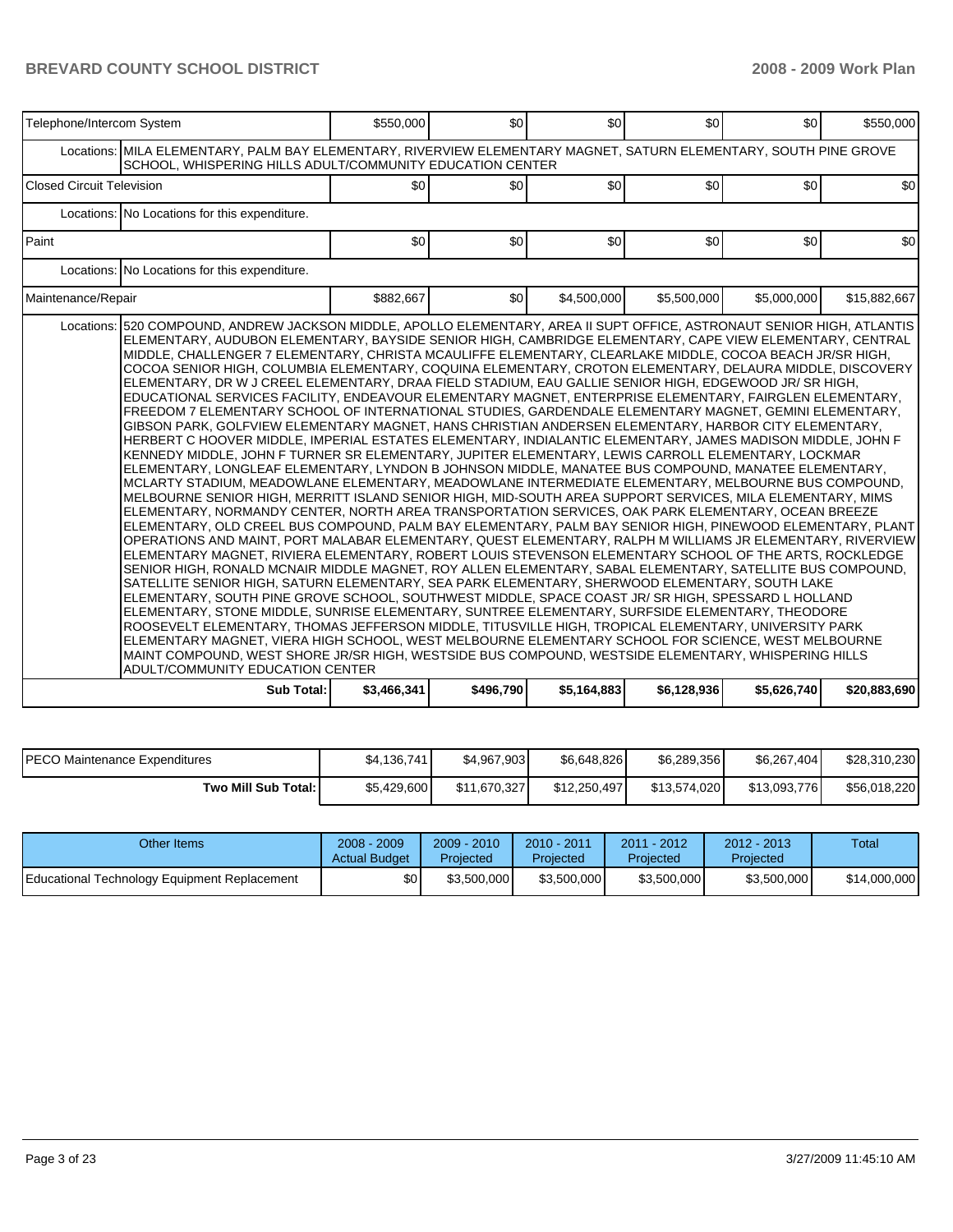|                       | Locations ANDREW JACKSON MIDDLE, APOLLO ELEMENTARY, ASTRONAUT SENIOR HIGH, ATLANTIS ELEMENTARY, AUDUBON<br>ELEMENTARY, BAYSIDE SENIOR HIGH, CAMBRIDGE ELEMENTARY, CAPE VIEW ELEMENTARY, CENTRAL MIDDLE, CHALLENGER<br>7 ELEMENTARY, CHRISTA MCAULIFFE ELEMENTARY, CLEARLAKE MIDDLE, COCOA BEACH JR/SR HIGH, COCOA SENIOR HIGH,<br>COLUMBIA ELEMENTARY, COQUINA ELEMENTARY, CROTON ELEMENTARY, DELAURA MIDDLE, DISCOVERY ELEMENTARY, DR<br>W J CREEL ELEMENTARY, EAU GALLIE SENIOR HIGH, EDGEWOOD JR/SR HIGH, ENDEAVOUR ELEMENTARY MAGNET,<br>ENTERPRISE ELEMENTARY, FAIRGLEN ELEMENTARY, FREEDOM 7 ELEMENTARY SCHOOL OF INTERNATIONAL STUDIES,<br>GARDENDALE ELEMENTARY MAGNET, GEMINI ELEMENTARY, GOLFVIEW ELEMENTARY MAGNET, HANS CHRISTIAN ANDERSEN<br>ELEMENTARY, HARBOR CITY ELEMENTARY, HERBERT C HOOVER MIDDLE, IMPERIAL ESTATES ELEMENTARY, INDIALANTIC<br>ELEMENTARY, JAMES MADISON MIDDLE, JOHN F KENNEDY MIDDLE, JOHN F TURNER SR ELEMENTARY, JUPITER<br>ELEMENTARY, LEWIS CARROLL ELEMENTARY, LOCKMAR ELEMENTARY, LONGLEAF ELEMENTARY, LYNDON B JOHNSON<br>MIDDLE, MANATEE ELEMENTARY, MEADOWLANE ELEMENTARY, MEADOWLANE INTERMEDIATE ELEMENTARY, MELBOURNE<br>SENIOR HIGH, MERRITT ISLAND SENIOR HIGH, MILA ELEMENTARY, MIMS ELEMENTARY, OAK PARK ELEMENTARY, OCEAN<br>BREEZE ELEMENTARY, PALM BAY ELEMENTARY, PALM BAY SENIOR HIGH, PINEWOOD ELEMENTARY, PORT MALABAR<br>ELEMENTARY, QUEST ELEMENTARY, RALPH M WILLIAMS JR ELEMENTARY, RIVERVIEW ELEMENTARY MAGNET, RIVIERA<br>ELEMENTARY, ROBERT LOUIS STEVENSON ELEMENTARY SCHOOL OF THE ARTS, ROCKLEDGE SENIOR HIGH, RONALD MCNAIR<br>MIDDLE MAGNET, ROY ALLEN ELEMENTARY, SABAL ELEMENTARY, SATELLITE SENIOR HIGH, SATURN ELEMENTARY, SEA<br>PARK ELEMENTARY, SHERWOOD ELEMENTARY, SOUTH LAKE ELEMENTARY, SOUTHWEST MIDDLE, SPACE COAST JR/ SR<br>HIGH, SPESSARD L HOLLAND ELEMENTARY, STONE MIDDLE, SUNRISE ELEMENTARY, SUNTREE ELEMENTARY, SURFSIDE<br>ELEMENTARY, THEODORE ROOSEVELT ELEMENTARY, THOMAS JEFFERSON MIDDLE, TITUSVILLE HIGH, TROPICAL<br>ELEMENTARY, UNIVERSITY PARK ELEMENTARY MAGNET, VIERA HIGH SCHOOL, WEST MELBOURNE ELEMENTARY SCHOOL<br>FOR SCIENCE, WEST SHORE JR/SR HIGH, WESTSIDE ELEMENTARY                                                                                                                                                                                                                                                                                                                                                                                                                                                                                              |             |             |             |             |             |              |
|-----------------------|----------------------------------------------------------------------------------------------------------------------------------------------------------------------------------------------------------------------------------------------------------------------------------------------------------------------------------------------------------------------------------------------------------------------------------------------------------------------------------------------------------------------------------------------------------------------------------------------------------------------------------------------------------------------------------------------------------------------------------------------------------------------------------------------------------------------------------------------------------------------------------------------------------------------------------------------------------------------------------------------------------------------------------------------------------------------------------------------------------------------------------------------------------------------------------------------------------------------------------------------------------------------------------------------------------------------------------------------------------------------------------------------------------------------------------------------------------------------------------------------------------------------------------------------------------------------------------------------------------------------------------------------------------------------------------------------------------------------------------------------------------------------------------------------------------------------------------------------------------------------------------------------------------------------------------------------------------------------------------------------------------------------------------------------------------------------------------------------------------------------------------------------------------------------------------------------------------------------------------------------------------------------------------------------------------------------------------------------------------------------------------------------------------------------------------------------------------------------------------------------------------------------------------------------------------------------------------------------------------------------------------------------------------------------------------------|-------------|-------------|-------------|-------------|-------------|--------------|
|                       | <b>Educational Technology Sunrise Standard</b>                                                                                                                                                                                                                                                                                                                                                                                                                                                                                                                                                                                                                                                                                                                                                                                                                                                                                                                                                                                                                                                                                                                                                                                                                                                                                                                                                                                                                                                                                                                                                                                                                                                                                                                                                                                                                                                                                                                                                                                                                                                                                                                                                                                                                                                                                                                                                                                                                                                                                                                                                                                                                                         | \$1,350,000 | \$3,407,000 | \$1,000,000 | \$1,000,000 | \$1,000,000 | \$7.757.000  |
|                       | Locations ATLANTIS ELEMENTARY, BAYSIDE SENIOR HIGH, CAPE VIEW ELEMENTARY, CENTRAL MIDDLE, CHALLENGER 7 ELEMENTARY,<br>CHRISTA MCAULIFFE ELEMENTARY, COCOA BEACH JR/SR HIGH, COCOA SENIOR HIGH, COLUMBIA ELEMENTARY, DISCOVERY<br>ELEMENTARY, DR W J CREEL ELEMENTARY, EAU GALLIE SENIOR HIGH, EDGEWOOD JR/ SR HIGH, ENTERPRISE ELEMENTARY,<br>FREEDOM 7 ELEMENTARY SCHOOL OF INTERNATIONAL STUDIES, GOLFVIEW ELEMENTARY MAGNET, HARBOR CITY<br>ELEMENTARY, HERBERT C HOOVER MIDDLE, JOHN F TURNER SR ELEMENTARY, LEWIS CARROLL ELEMENTARY, LONGLEAF<br>ELEMENTARY, MANATEE ELEMENTARY, MEADOWLANE ELEMENTARY, MELBOURNE SENIOR HIGH, MERRITT ISLAND SENIOR<br>HIGH, OCEAN BREEZE ELEMENTARY, PORT MALABAR ELEMENTARY, QUEST ELEMENTARY, RALPH M WILLIAMS JR<br>ELEMENTARY, RIVERVIEW ELEMENTARY MAGNET, ROCKLEDGE SENIOR HIGH, RONALD MCNAIR MIDDLE MAGNET, ROY ALLEN<br>ELEMENTARY, SABAL ELEMENTARY, SATELLITE SENIOR HIGH, SHERWOOD ELEMENTARY, SOUTHWEST MIDDLE, STONE<br>MIDDLE, THOMAS JEFFERSON MIDDLE, TROPICAL ELEMENTARY, UNIVERSITY PARK ELEMENTARY MAGNET, WEST<br>MELBOURNE ELEMENTARY SCHOOL FOR SCIENCE, WESTSIDE ELEMENTARY                                                                                                                                                                                                                                                                                                                                                                                                                                                                                                                                                                                                                                                                                                                                                                                                                                                                                                                                                                                                                                                                                                                                                                                                                                                                                                                                                                                                                                                                                                                                            |             |             |             |             |             |              |
| <b>Other Projects</b> |                                                                                                                                                                                                                                                                                                                                                                                                                                                                                                                                                                                                                                                                                                                                                                                                                                                                                                                                                                                                                                                                                                                                                                                                                                                                                                                                                                                                                                                                                                                                                                                                                                                                                                                                                                                                                                                                                                                                                                                                                                                                                                                                                                                                                                                                                                                                                                                                                                                                                                                                                                                                                                                                                        | \$500,000   | \$2,000,000 | \$2,000,000 | \$2,000,000 | \$2,000,000 | \$8,500,000  |
|                       | Locations 520 COMPOUND, ANDREW JACKSON MIDDLE, APOLLO ELEMENTARY, AREA II SUPT OFFICE, ASTRONAUT SENIOR HIGH,<br>ATLANTIS ELEMENTARY, AUDUBON ELEMENTARY, BAYSIDE SENIOR HIGH, CAMBRIDGE ELEMENTARY, CAPE VIEW<br>ELEMENTARY, CENTRAL MIDDLE, CHALLENGER 7 ELEMENTARY, CHRISTA MCAULIFFE ELEMENTARY, CLEARLAKE MIDDLE,<br>COCOA BEACH JR/SR HIGH, COCOA SENIOR HIGH, COLUMBIA ELEMENTARY, COQUINA ELEMENTARY, CROTON ELEMENTARY,<br>DELAURA MIDDLE, DISCOVERY ELEMENTARY, DR W J CREEL ELEMENTARY, DRAA FIELD STADIUM, EAU GALLIE SENIOR HIGH,<br>EDGEWOOD JR/ SR HIGH, EDUCATIONAL SERVICES FACILITY, ENDEAVOUR ELEMENTARY MAGNET, ENTERPRISE<br>ELEMENTARY, FAIRGLEN ELEMENTARY, FREEDOM 7 ELEMENTARY SCHOOL OF INTERNATIONAL STUDIES, GARDENDALE<br>ELEMENTARY MAGNET, GEMINI ELEMENTARY, GIBSON PARK, GOLFVIEW ELEMENTARY MAGNET, HANS CHRISTIAN ANDERSEN<br>ELEMENTARY, HARBOR CITY ELEMENTARY, HERBERT C HOOVER MIDDLE, IMPERIAL ESTATES ELEMENTARY, INDIALANTIC<br>ELEMENTARY, JAMES MADISON MIDDLE, JOHN F KENNEDY MIDDLE, JOHN F TURNER SR ELEMENTARY, JUPITER<br>ELEMENTARY, LEWIS CARROLL ELEMENTARY, LOCKMAR ELEMENTARY, LONGLEAF ELEMENTARY, LYNDON B JOHNSON<br>MIDDLE, MANATEE BUS COMPOUND, MANATEE ELEMENTARY, MCLARTY STADIUM, MEADOWLANE ELEMENTARY,<br>MEADOWLANE INTERMEDIATE ELEMENTARY, MELBOURNE BUS COMPOUND, MELBOURNE SENIOR HIGH, MERRITT ISLAND<br>SENIOR HIGH, MID-SOUTH AREA SUPPORT SERVICES, MILA ELEMENTARY, MIMS ELEMENTARY, NORMANDY CENTER, NORTH<br>AREA TRANSPORTATION SERVICES, OAK PARK ELEMENTARY, OCEAN BREEZE ELEMENTARY, OLD CREEL BUS COMPOUND,<br>PALM BAY ELEMENTARY, PALM BAY SENIOR HIGH, PINEWOOD ELEMENTARY, PLANT OPERATIONS AND MAINT, PORT<br>MALABAR ELEMENTARY, QUEST ELEMENTARY, RALPH M WILLIAMS JR ELEMENTARY, RIVERVIEW ELEMENTARY MAGNET,<br>RIVIERA ELEMENTARY, ROBERT LOUIS STEVENSON ELEMENTARY SCHOOL OF THE ARTS, ROCKLEDGE SENIOR HIGH,<br>RONALD MCNAIR MIDDLE MAGNET, ROY ALLEN ELEMENTARY, SABAL ELEMENTARY, SATELLITE BUS COMPOUND, SATELLITE<br>SENIOR HIGH, SATURN ELEMENTARY, SEA PARK ELEMENTARY, SHERWOOD ELEMENTARY, SOUTH LAKE ELEMENTARY,<br>SOUTH PINE GROVE SCHOOL, SOUTHWEST MIDDLE, SPACE COAST JR/ SR HIGH, SPESSARD L HOLLAND ELEMENTARY, STONE<br>MIDDLE, SUNRISE ELEMENTARY, SUNTREE ELEMENTARY, SURFSIDE ELEMENTARY, THEODORE ROOSEVELT ELEMENTARY,<br>THOMAS JEFFERSON MIDDLE, TITUSVILLE HIGH, TROPICAL ELEMENTARY, UNIVERSITY PARK ELEMENTARY MAGNET, VIERA<br>HIGH SCHOOL, WEST MELBOURNE ELEMENTARY SCHOOL FOR SCIENCE, WEST MELBOURNE MAINT COMPOUND, WEST<br>SHORE JR/SR HIGH, WESTSIDE BUS COMPOUND, WESTSIDE ELEMENTARY, WHISPERING HILLS ADULT/COMMUNITY<br><b>EDUCATION CENTER</b> |             |             |             |             |             |              |
|                       | Secondary Schools of National Prominence                                                                                                                                                                                                                                                                                                                                                                                                                                                                                                                                                                                                                                                                                                                                                                                                                                                                                                                                                                                                                                                                                                                                                                                                                                                                                                                                                                                                                                                                                                                                                                                                                                                                                                                                                                                                                                                                                                                                                                                                                                                                                                                                                                                                                                                                                                                                                                                                                                                                                                                                                                                                                                               | \$0         | \$2,984,440 | \$2,984,440 | \$2,984,440 | \$2,984,440 | \$11,937,760 |
|                       | Locations ASTRONAUT SENIOR HIGH, BAYSIDE SENIOR HIGH, COCOA BEACH JR/SR HIGH, COCOA SENIOR HIGH, EAU GALLIE SENIOR<br>HIGH, EDGEWOOD JR/ SR HIGH, MELBOURNE SENIOR HIGH, MERRITT ISLAND SENIOR HIGH, PALM BAY SENIOR HIGH,                                                                                                                                                                                                                                                                                                                                                                                                                                                                                                                                                                                                                                                                                                                                                                                                                                                                                                                                                                                                                                                                                                                                                                                                                                                                                                                                                                                                                                                                                                                                                                                                                                                                                                                                                                                                                                                                                                                                                                                                                                                                                                                                                                                                                                                                                                                                                                                                                                                             |             |             |             |             |             |              |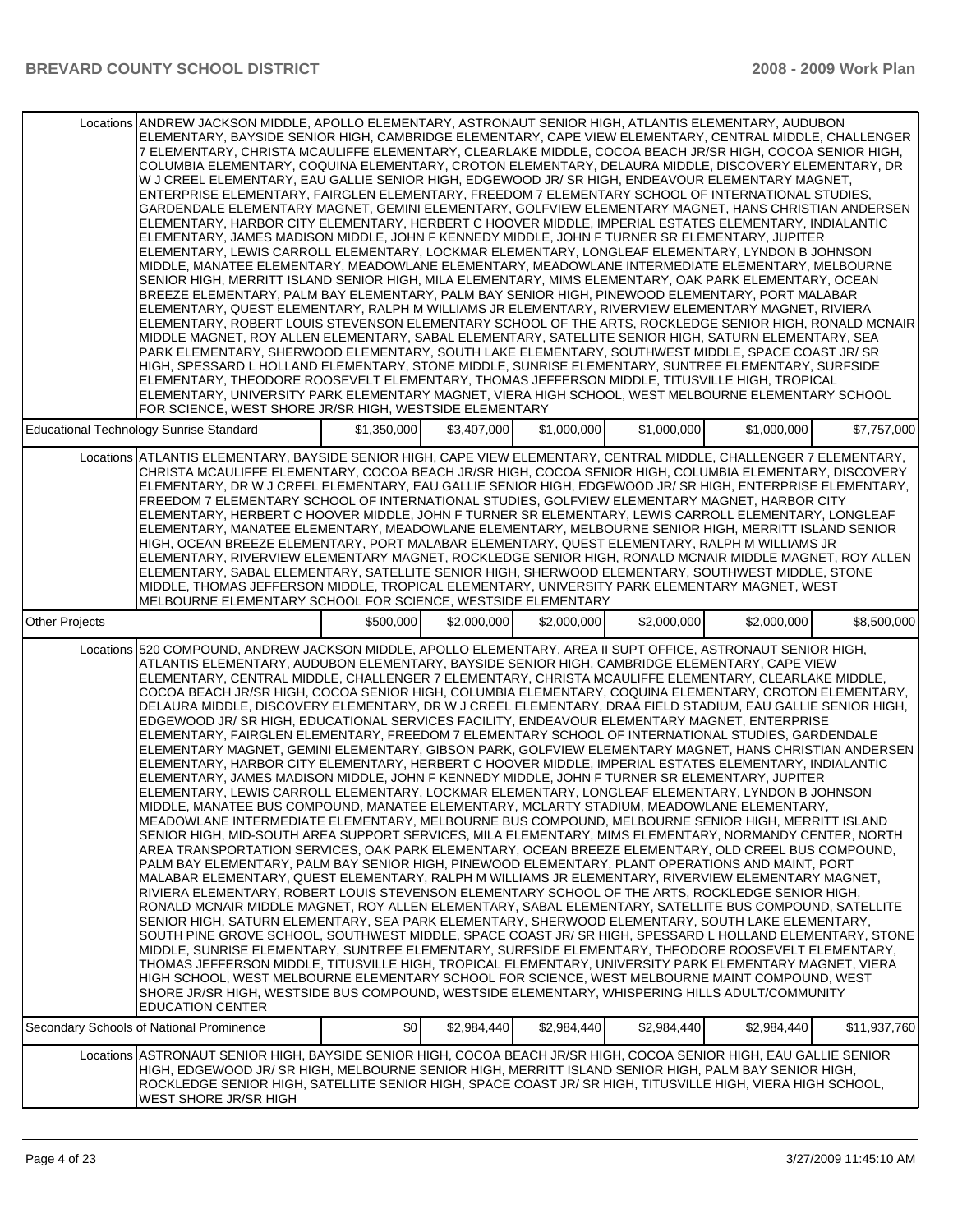| <b>ADA Projects</b>           |                                                                                                                                                                                                                                                                                                                                                                                                                                                                                                                                                                                                                                                                                                                                                                                                                                                                                                                                                                                                                                                                                                                                                                                                                                                                                                                                                                                                                                                                                                                                                                                                                                                                                                                                                                                                                                                                                                                                                                                                                                                                                                                                                                                                                                                                                                                                                                                                                                                                                                                                                                                                                                                                                          | \$250.000   | \$250,000    | \$250,000    | \$250,000    | \$250,000    | \$1,250,000  |
|-------------------------------|------------------------------------------------------------------------------------------------------------------------------------------------------------------------------------------------------------------------------------------------------------------------------------------------------------------------------------------------------------------------------------------------------------------------------------------------------------------------------------------------------------------------------------------------------------------------------------------------------------------------------------------------------------------------------------------------------------------------------------------------------------------------------------------------------------------------------------------------------------------------------------------------------------------------------------------------------------------------------------------------------------------------------------------------------------------------------------------------------------------------------------------------------------------------------------------------------------------------------------------------------------------------------------------------------------------------------------------------------------------------------------------------------------------------------------------------------------------------------------------------------------------------------------------------------------------------------------------------------------------------------------------------------------------------------------------------------------------------------------------------------------------------------------------------------------------------------------------------------------------------------------------------------------------------------------------------------------------------------------------------------------------------------------------------------------------------------------------------------------------------------------------------------------------------------------------------------------------------------------------------------------------------------------------------------------------------------------------------------------------------------------------------------------------------------------------------------------------------------------------------------------------------------------------------------------------------------------------------------------------------------------------------------------------------------------------|-------------|--------------|--------------|--------------|--------------|--------------|
|                               | Locations 520 COMPOUND, ANDREW JACKSON MIDDLE, APOLLO ELEMENTARY, AREA II SUPT OFFICE, ASTRONAUT SENIOR HIGH,<br>ATLANTIS ELEMENTARY, AUDUBON ELEMENTARY, BAYSIDE SENIOR HIGH, CAMBRIDGE ELEMENTARY, CAPE VIEW<br>ELEMENTARY, CENTRAL MIDDLE, CHALLENGER 7 ELEMENTARY, CHRISTA MCAULIFFE ELEMENTARY, CLEARLAKE MIDDLE,<br>COCOA BEACH JR/SR HIGH, COCOA SENIOR HIGH, COLUMBIA ELEMENTARY, COQUINA ELEMENTARY, CROTON ELEMENTARY,<br>DELAURA MIDDLE, DISCOVERY ELEMENTARY, DR W J CREEL ELEMENTARY, DRAA FIELD STADIUM, EAU GALLIE SENIOR HIGH,<br>EDGEWOOD JR/ SR HIGH, EDUCATIONAL SERVICES FACILITY, ENDEAVOUR ELEMENTARY MAGNET, ENTERPRISE<br>ELEMENTARY, FAIRGLEN ELEMENTARY, FREEDOM 7 ELEMENTARY SCHOOL OF INTERNATIONAL STUDIES, GARDENDALE<br>ELEMENTARY MAGNET, GEMINI ELEMENTARY, GIBSON PARK, GOLFVIEW ELEMENTARY MAGNET, HANS CHRISTIAN ANDERSEN<br>ELEMENTARY, HARBOR CITY ELEMENTARY, HERBERT C HOOVER MIDDLE, IMPERIAL ESTATES ELEMENTARY, INDIALANTIC<br>ELEMENTARY, JAMES MADISON MIDDLE, JOHN F KENNEDY MIDDLE, JOHN F TURNER SR ELEMENTARY, JUPITER<br>ELEMENTARY, LEWIS CARROLL ELEMENTARY, LOCKMAR ELEMENTARY, LONGLEAF ELEMENTARY, LYNDON B JOHNSON<br>MIDDLE, MANATEE BUS COMPOUND, MANATEE ELEMENTARY, MCLARTY STADIUM, MEADOWLANE ELEMENTARY,<br>MEADOWLANE INTERMEDIATE ELEMENTARY, MELBOURNE BUS COMPOUND, MELBOURNE SENIOR HIGH, MERRITT ISLAND<br>SENIOR HIGH, MID-SOUTH AREA SUPPORT SERVICES, MILA ELEMENTARY, MIMS ELEMENTARY, NORMANDY CENTER, NORTH<br>AREA TRANSPORTATION SERVICES, OAK PARK ELEMENTARY, OCEAN BREEZE ELEMENTARY, OLD CREEL BUS COMPOUND,<br>PALM BAY ELEMENTARY, PALM BAY SENIOR HIGH, PINEWOOD ELEMENTARY, PLANT OPERATIONS AND MAINT, PORT<br>MALABAR ELEMENTARY, QUEST ELEMENTARY, RALPH M WILLIAMS JR ELEMENTARY, RIVERVIEW ELEMENTARY MAGNET,<br>RIVIERA ELEMENTARY, ROBERT LOUIS STEVENSON ELEMENTARY SCHOOL OF THE ARTS, ROCKLEDGE SENIOR HIGH,<br>RONALD MCNAIR MIDDLE MAGNET, ROY ALLEN ELEMENTARY, SABAL ELEMENTARY, SATELLITE BUS COMPOUND, SATELLITE<br>SENIOR HIGH, SATURN ELEMENTARY, SEA PARK ELEMENTARY, SHERWOOD ELEMENTARY, SOUTH LAKE ELEMENTARY,<br>SOUTH PINE GROVE SCHOOL, SOUTHWEST MIDDLE, SPACE COAST JR/ SR HIGH, SPESSARD L HOLLAND ELEMENTARY, STONE<br>MIDDLE, SUNRISE ELEMENTARY, SUNTREE ELEMENTARY, SURFSIDE ELEMENTARY, THEODORE ROOSEVELT ELEMENTARY,<br>THOMAS JEFFERSON MIDDLE, TITUSVILLE HIGH, TROPICAL ELEMENTARY, UNIVERSITY PARK ELEMENTARY MAGNET, VIERA<br>HIGH SCHOOL. WEST MELBOURNE ELEMENTARY SCHOOL FOR SCIENCE. WEST MELBOURNE MAINT COMPOUND. WEST<br>SHORE JR/SR HIGH, WESTSIDE BUS COMPOUND, WESTSIDE ELEMENTARY, WHISPERING HILLS ADULT/COMMUNITY                              |             |              |              |              |              |              |
| System Replacement at Failure | <b>EDUCATION CENTER</b>                                                                                                                                                                                                                                                                                                                                                                                                                                                                                                                                                                                                                                                                                                                                                                                                                                                                                                                                                                                                                                                                                                                                                                                                                                                                                                                                                                                                                                                                                                                                                                                                                                                                                                                                                                                                                                                                                                                                                                                                                                                                                                                                                                                                                                                                                                                                                                                                                                                                                                                                                                                                                                                                  | \$4,000,000 | \$4,000,000  | \$4,000,000  | \$4,000,000  | \$4,000,000  | \$20,000,000 |
|                               | Locations 520 COMPOUND, ANDREW JACKSON MIDDLE, APOLLO ELEMENTARY, AREA II SUPT OFFICE, ASTRONAUT SENIOR HIGH,<br>ATLANTIS ELEMENTARY, AUDUBON ELEMENTARY, BAYSIDE SENIOR HIGH, CAMBRIDGE ELEMENTARY, CAPE VIEW<br>ELEMENTARY, CENTRAL MIDDLE, CHALLENGER 7 ELEMENTARY, CHRISTA MCAULIFFE ELEMENTARY, CLEARLAKE MIDDLE,<br>COCOA BEACH JR/SR HIGH, COCOA SENIOR HIGH, COLUMBIA ELEMENTARY, COQUINA ELEMENTARY, CROTON ELEMENTARY,<br>DELAURA MIDDLE, DISCOVERY ELEMENTARY, DR W J CREEL ELEMENTARY, DRAA FIELD STADIUM, EAU GALLIE SENIOR HIGH,<br>EDGEWOOD JR/ SR HIGH, EDUCATIONAL SERVICES FACILITY, ENDEAVOUR ELEMENTARY MAGNET, ENTERPRISE<br>ELEMENTARY, FAIRGLEN ELEMENTARY, FREEDOM 7 ELEMENTARY SCHOOL OF INTERNATIONAL STUDIES, GARDENDALE<br>ELEMENTARY MAGNET, GEMINI ELEMENTARY, GIBSON PARK, GOLFVIEW ELEMENTARY MAGNET, HANS CHRISTIAN ANDERSEN  <br>ELEMENTARY, HARBOR CITY ELEMENTARY, HERBERT C HOOVER MIDDLE, IMPERIAL ESTATES ELEMENTARY, INDIALANTIC<br>ELEMENTARY, JAMES MADISON MIDDLE, JOHN F KENNEDY MIDDLE, JOHN F TURNER SR ELEMENTARY, JUPITER<br>ELEMENTARY, LEWIS CARROLL ELEMENTARY, LOCKMAR ELEMENTARY, LONGLEAF ELEMENTARY, LYNDON B JOHNSON<br>MIDDLE, MANATEE BUS COMPOUND, MANATEE ELEMENTARY, MCLARTY STADIUM, MEADOWLANE ELEMENTARY,<br>MEADOWLANE INTERMEDIATE ELEMENTARY, MELBOURNE BUS COMPOUND, MELBOURNE SENIOR HIGH, MERRITT ISLAND<br>SENIOR HIGH, MID-SOUTH AREA SUPPORT SERVICES, MILA ELEMENTARY, MIMS ELEMENTARY, NORMANDY CENTER, NORTH<br>AREA TRANSPORTATION SERVICES, OAK PARK ELEMENTARY, OCEAN BREEZE ELEMENTARY, OLD CREEL BUS COMPOUND,<br>PALM BAY ELEMENTARY, PALM BAY SENIOR HIGH, PINEWOOD ELEMENTARY, PLANT OPERATIONS AND MAINT, PORT<br>MALABAR ELEMENTARY, QUEST ELEMENTARY, RALPH M WILLIAMS JR ELEMENTARY, RIVERVIEW ELEMENTARY MAGNET,<br>RIVIERA ELEMENTARY, ROBERT LOUIS STEVENSON ELEMENTARY SCHOOL OF THE ARTS, ROCKLEDGE SENIOR HIGH,<br>RONALD MCNAIR MIDDLE MAGNET, ROY ALLEN ELEMENTARY, SABAL ELEMENTARY, SATELLITE BUS COMPOUND, SATELLITE<br>SENIOR HIGH, SATURN ELEMENTARY, SEA PARK ELEMENTARY, SHERWOOD ELEMENTARY, SOUTH LAKE ELEMENTARY,<br>SOUTH PINE GROVE SCHOOL, SOUTHWEST MIDDLE, SPACE COAST JR/ SR HIGH, SPESSARD L HOLLAND ELEMENTARY, STONE<br>MIDDLE, SUNRISE ELEMENTARY, SUNTREE ELEMENTARY, SURFSIDE ELEMENTARY, THEODORE ROOSEVELT ELEMENTARY,<br>THOMAS JEFFERSON MIDDLE, TITUSVILLE HIGH, TROPICAL ELEMENTARY, UNIVERSITY PARK ELEMENTARY MAGNET, VIERA<br>HIGH SCHOOL, WEST MELBOURNE ELEMENTARY SCHOOL FOR SCIENCE, WEST MELBOURNE MAINT COMPOUND, WEST<br>SHORE JR/SR HIGH, WESTSIDE BUS COMPOUND, WESTSIDE ELEMENTARY, WHISPERING HILLS ADULT/COMMUNITY<br><b>EDUCATION CENTER</b> |             |              |              |              |              |              |
|                               | Total:                                                                                                                                                                                                                                                                                                                                                                                                                                                                                                                                                                                                                                                                                                                                                                                                                                                                                                                                                                                                                                                                                                                                                                                                                                                                                                                                                                                                                                                                                                                                                                                                                                                                                                                                                                                                                                                                                                                                                                                                                                                                                                                                                                                                                                                                                                                                                                                                                                                                                                                                                                                                                                                                                   | \$9,566,341 | \$16,638,230 | \$18,899,323 | \$19,863,376 | \$19,361,180 | \$84,328,450 |

## **Local Two Mill Expenditure For Maintenance, Repair and Renovation**

Anticipated expenditures expected from local funding sources over the years covered by the current work plan.

| Item                                       | $2008 - 2009$<br><b>Actual Budget</b> | $2009 - 2010$<br>Projected | 2010 - 2011<br>Projected | 2011 - 2012<br>Projected | $2012 - 2013$<br>Projected | Total        |
|--------------------------------------------|---------------------------------------|----------------------------|--------------------------|--------------------------|----------------------------|--------------|
| Remaining Maint and Repair from 1.75 Mills | \$5.429.600                           | \$11.670.327               | \$12,250,497             | \$13.574.020             | \$13.093.776               | \$56,018,220 |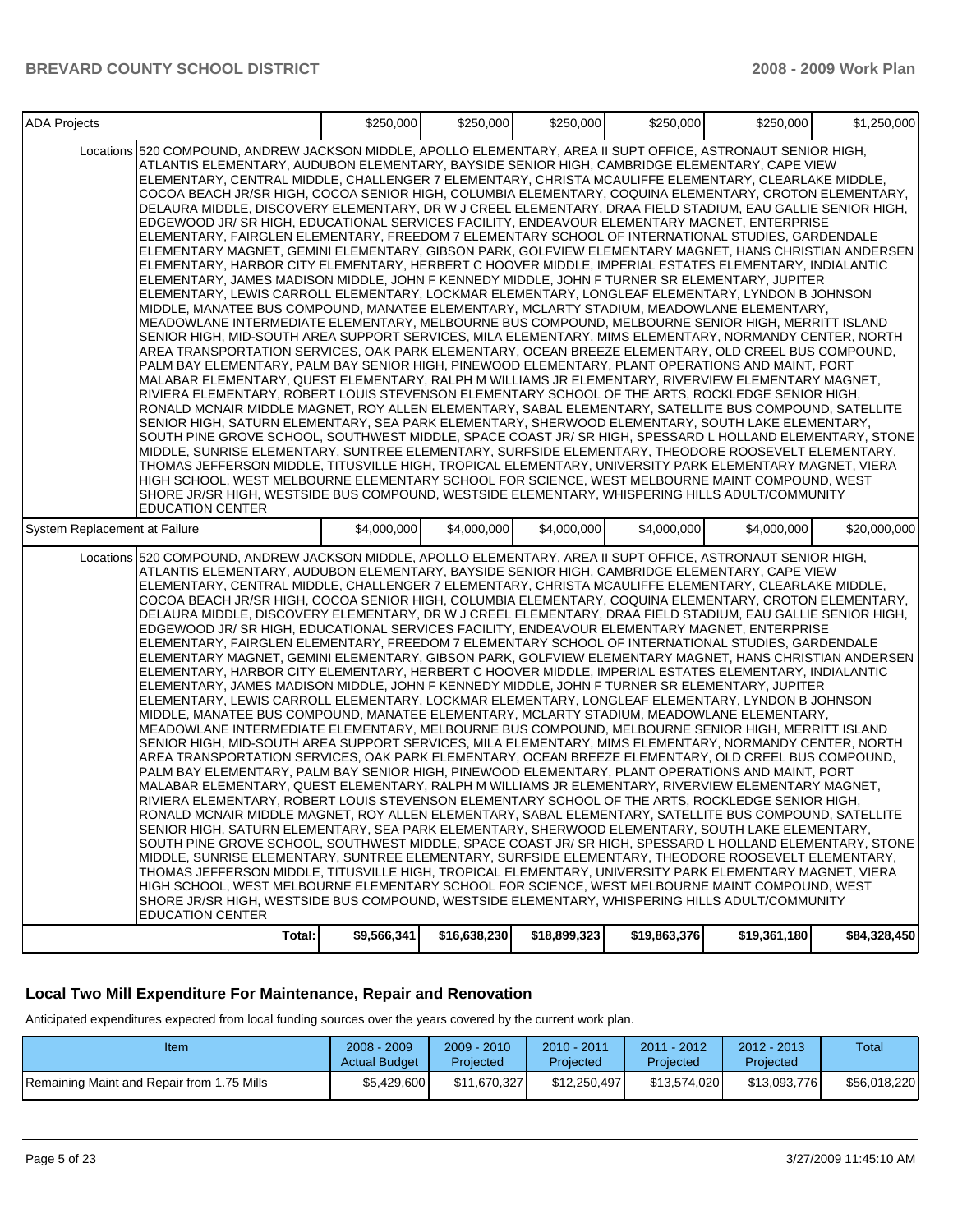| Maintenance/Repair Salaries      | \$6,825,053  | \$6,368,000  | \$6,368,000  | \$6,368,000  | \$6,368,000  | \$32,297,053  |
|----------------------------------|--------------|--------------|--------------|--------------|--------------|---------------|
| l School Bus Purchases           | \$4,000,000  | \$4,000,000  | \$4,000,000  | \$4,000,000  | \$4,000,000  | \$20,000,000  |
| <b>Other Vehicle Purchases</b>   | \$0          | \$0          | \$0          | \$0          | \$0          | \$0           |
| Capital Outlay Equipment         | \$2,750,000  | \$750,000    | \$750,000    | \$750,000    | \$750,000    | \$5,750,000   |
| Rent/Lease Payments              | \$0          | \$0          | \$0          | \$0          | \$0          | \$0           |
| ICOP Debt Service                | \$38,689,559 | \$38,930,723 | \$38,371,694 | \$38,690,011 | \$38,689,444 | \$193,371,431 |
| Rent/Lease Relocatables          | \$900,000    | \$500,000    | \$500,000    | \$500,000    | \$500,000    | \$2,900,000   |
| <b>IEnvironmental Problems</b>   | \$0          | \$0          | \$0          | \$0          | \$0          | \$0           |
| ls.1011.14 Debt Service          | \$12,500,000 | \$11,200,000 | \$11,100,000 | \$10,260,000 | \$10,100,000 | \$55,160,000  |
| Special Facilities Account       | \$0          | \$0          | \$0          | \$0          | \$0          | \$0           |
| <b>Local Expenditure Totals:</b> | \$71,094,212 | \$73,419,050 | \$73,340,191 | \$74,142,031 | \$73,501,220 | \$365,496,704 |

## **Revenue**

#### **2 Mill Revenue Source**

Schedule of Estimated Capital Outlay Revenue from each currently approved source which is estimated to be available for expenditures on the projects included in the tentative district facilities work program. All amounts are NET after considering carryover balances, interest earned, new COP's, 1011.14 and 1011.15 loans, etc. Districts cannot use 2-Mill funds for salaries except for those explicitly associated with maintenance/repair projects. (1011.71 (5), F.S.)

| Item                                                                              | <b>Fund</b> | $2008 - 2009$<br><b>Actual Value</b> | $2009 - 2010$<br>Projected | $2010 - 2011$<br>Projected | $2011 - 2012$<br>Projected | $2012 - 2013$<br>Projected | Total             |
|-----------------------------------------------------------------------------------|-------------|--------------------------------------|----------------------------|----------------------------|----------------------------|----------------------------|-------------------|
| (1) Non-exempt property<br>lassessed valuation                                    |             | \$41,506,222,556                     | \$41,506,222,556           | \$41,506,222,556           | \$41,506,222,556           | \$41,506,222,556           | \$207,531,112,780 |
| $(2)$ The Millege projected for<br>discretionary capital outlay per<br>ls.1011.71 |             | 1.75                                 | 1.75                       | 1.75                       | 1.75                       | 1.75                       |                   |
| $(3)$ Full value of the 2-Mill<br>discretionary capital outlay per<br>ls.1011.71  |             | \$69,004,095                         | \$69,004,095               | \$69,004,095               | \$69,004,095               | \$69,004,095               | \$345,020,475     |
| (4) Value of the portion of the 2-<br>Mills ACTUALLY levied                       | 370         | \$69,004,095                         | \$69,004,095               | \$69,004,095               | \$69,004,095               | \$69,004,095               | \$345,020,475     |
| $(5)$ Difference of lines $(3)$ and $(4)$                                         |             | \$0                                  | \$0                        | \$0                        | \$0                        | \$0                        | \$0               |

## **PECO Revenue Source**

The figure in the row designated "PECO Maintenance" will be subtracted from funds available for new construction because PECO maintenance dollars cannot be used for new construction.

| Item                                  | Fund | $2008 - 2009$<br><b>Actual Budget</b> | $2009 - 2010$<br>Projected | $2010 - 2011$<br>Projected | $2011 - 2012$<br>Projected | $2012 - 2013$<br>Projected | Total        |
|---------------------------------------|------|---------------------------------------|----------------------------|----------------------------|----------------------------|----------------------------|--------------|
| <b>IPECO New Construction</b>         | 340  | \$1,597,365                           | \$0                        | \$359.938                  | \$1,100,390                | \$439.867                  | \$3,497,560  |
| <b>IPECO Maintenance Expenditures</b> |      | \$4.136.741                           | \$4.967.903                | \$6.648.826                | \$6.289.356                | \$6,267,404                | \$28,310,230 |
|                                       |      | \$5,734,106                           | \$4,967,903                | \$7,008,764                | \$7,389,746                | \$6,707,271                | \$31,807,790 |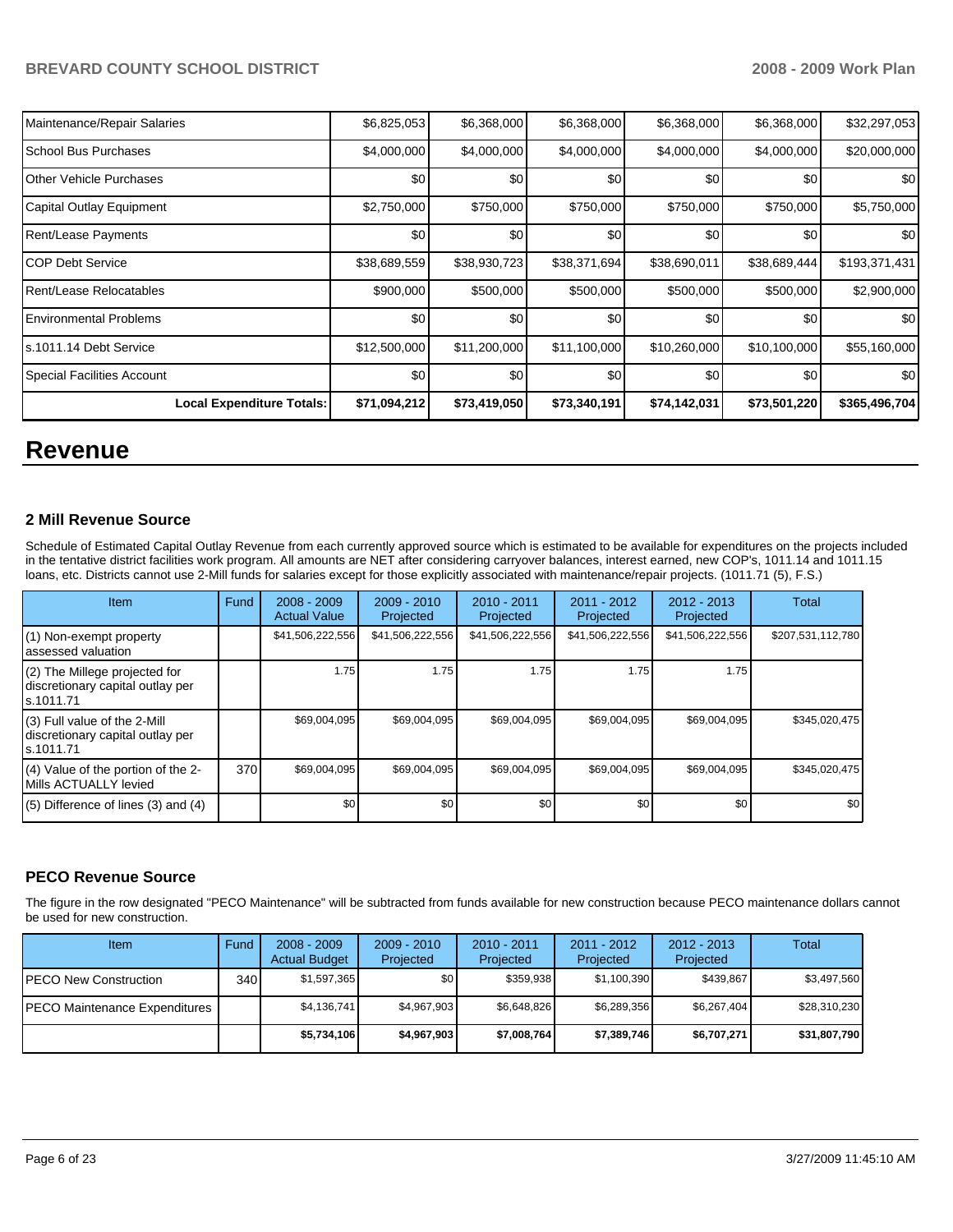#### **CO & DS Revenue Source**

Revenue from Capital Outlay and Debt Service funds.

| <b>Item</b>                                        | Fund | $2008 - 2009$<br><b>Actual Budget</b> | $2009 - 2010$<br>Projected | $2010 - 2011$<br>Projected | $2011 - 2012$<br>Projected | $2012 - 2013$<br>Projected | Total       |
|----------------------------------------------------|------|---------------------------------------|----------------------------|----------------------------|----------------------------|----------------------------|-------------|
| ICO & DS Cash Flow-through<br><b>I</b> Distributed | 360  | \$292.959                             | \$292.959                  | \$292.959                  | \$292.959                  | \$292.959                  | \$1,464,795 |
| ICO & DS Interest on<br>Undistributed CO           | 360  | \$62,213                              | \$62,213                   | \$62,213                   | \$62,213                   | \$62,213                   | \$311,065   |
|                                                    |      | \$355,172                             | \$355,172                  | \$355,172                  | \$355.172                  | \$355,172                  | \$1,775,860 |

#### **Fair Share Revenue Source**

All legally binding commitments for proportionate fair-share mitigation for impacts on public school facilities must be included in the 5-year district work program.

Nothing reported for this section.

## **Sales Surtax Referendum**

Specific information about any referendum for a 1-cent or ½-cent surtax referendum during the previous year.

**Did the school district hold a surtax referendum during the past fiscal year 2007 - 2008?** No

## **Additional Revenue Source**

Any additional revenue sources

| Item                                                                                                   | $2008 - 2009$<br><b>Actual Value</b> | $2009 - 2010$<br>Projected | 2010 - 2011<br>Projected | $2011 - 2012$<br>Projected | $2012 - 2013$<br>Projected | <b>Total</b> |
|--------------------------------------------------------------------------------------------------------|--------------------------------------|----------------------------|--------------------------|----------------------------|----------------------------|--------------|
| Proceeds from a s.1011.14/15 F.S. Loans                                                                | \$0                                  | \$0                        | \$0                      | \$0                        | \$10,000,000               | \$10,000,000 |
| District Bonds - Voted local bond<br>referendum proceeds per s.9, Art VII<br><b>State Constitution</b> | \$0                                  | \$0                        | \$0                      | \$0                        | \$0                        | \$0          |
| Proceeds from Special Act Bonds                                                                        | \$0                                  | \$0                        | \$0                      | \$0                        | \$0                        | \$0          |
| Estimated Revenue from CO & DS Bond<br>Sale                                                            | \$0                                  | \$0                        | \$0                      | \$0                        | \$0                        | \$0          |
| Proceeds from Voted Capital<br>Improvements millage                                                    | \$0                                  | \$0                        | \$0                      | \$0                        | \$0                        | \$0          |
| Other Revenue for Other Capital Projects                                                               | \$0                                  | \$0                        | \$0                      | \$0                        | \$0                        | \$0          |
| Proceeds from 1/2 cent sales surtax<br>authorized by school board                                      | \$0                                  | \$0                        | \$0                      | \$0                        | \$0                        | \$0          |
| Proceeds from local governmental<br>infrastructure sales surtax                                        | \$0                                  | \$0                        | \$0                      | \$0                        | \$0                        | \$0          |
| Proceeds from Certificates of<br>Participation (COP's) Sale                                            | \$0                                  | \$0                        | \$0                      | \$0                        | \$0                        | \$0          |
| Classrooms First Bond proceeds amount<br>authorized in FY 1997-98                                      | \$0                                  | \$0                        | \$0                      | \$0                        | \$0                        | \$0          |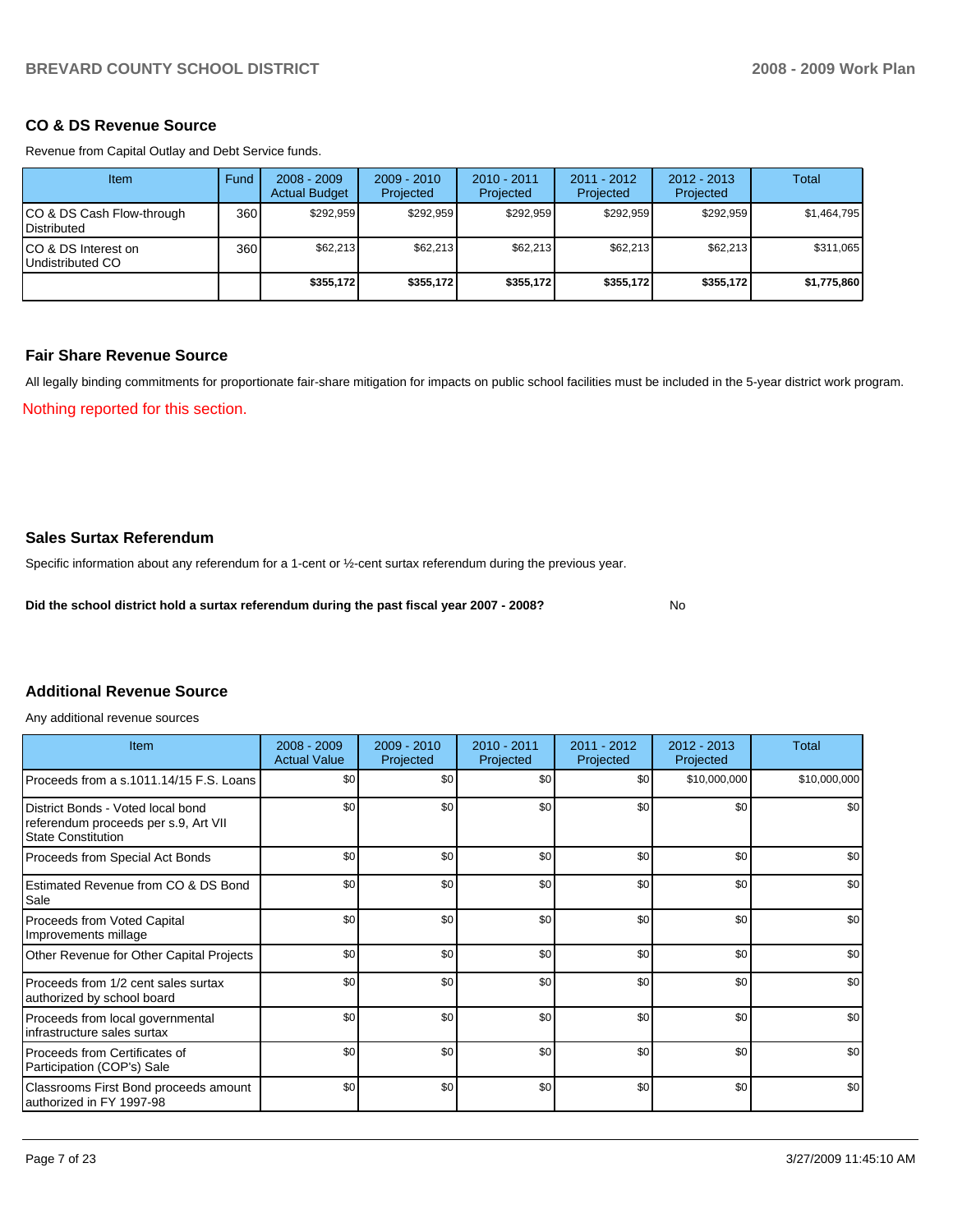| <b>Classrooms for Kids</b>                                                          | \$0          | \$0          | \$0          | \$0          | \$0          | \$0          |
|-------------------------------------------------------------------------------------|--------------|--------------|--------------|--------------|--------------|--------------|
| <b>District Equity Recognition</b>                                                  | \$0          | \$0          | \$0          | \$0          | \$0          | \$0          |
| <b>Federal Grants</b>                                                               | \$0          | \$0          | \$0          | \$0          | \$0          | \$0          |
| Proportionate share mitigation (actual<br>cash revenue only, not in kind donations) | \$0          | \$0          | \$0          | \$0          | \$0          | \$0          |
| Impact fees received                                                                | \$7,000,000  | \$7,000,000  | \$9,000,000  | \$9,000,000  | \$9,000,000  | \$41,000,000 |
| <b>Private donations</b>                                                            | \$0          | \$0          | \$0          | \$0          | \$0          | \$0          |
| Grants from local governments or not-for-<br>profit organizations                   | \$0          | \$0          | \$0          | \$0          | \$0          | \$0          |
| Interest, Including Profit On Investment                                            | \$3,000,000  | \$4,000,000  | \$4,000,000  | \$4,000,000  | \$4,000,000  | \$19,000,000 |
| Revenue from Bonds pledging proceeds<br>from 1 cent or 1/2 cent Sales Surtax        | \$0          | \$0          | \$0          | \$0          | \$0          | \$0          |
| <b>Fund Balance Carried Forward</b>                                                 | \$0          | \$0          | \$0          | \$0          | \$0          | \$0          |
| <b>Obligated Fund Balance Carried Forward</b>                                       | \$0          | \$0          | \$0          | \$0          | \$0          | \$0          |
| <b>Special Facilities Account</b>                                                   | \$0          | \$0          | \$0          | \$0          | \$0          | \$0          |
| One Cent - 1/2 Cent Sales Surtax Debt<br>Service                                    | \$0          | \$0          | \$0          | \$0          | \$0          | \$0          |
| <b>Property Sales</b>                                                               | \$100,000    | \$100,000    | \$100,000    | \$100,000    | \$100,000    | \$500,000    |
| Fuel Tax Rebate and State Grants                                                    | \$100,000    | \$100,000    | \$100,000    | \$100,000    | \$100,000    | \$500,000    |
| <b>Subtotal</b>                                                                     | \$10,200,000 | \$11,200,000 | \$13,200,000 | \$13,200,000 | \$23,200,000 | \$71,000,000 |

## **Total Revenue Summary**

| <b>Item Name</b>                                                | $2008 - 2009$<br><b>Budget</b> | $2009 - 2010$<br>Projected | $2010 - 2011$<br>Projected | $2011 - 2012$<br>Projected | $2012 - 2013$<br>Projected | <b>Five Year Total</b> |
|-----------------------------------------------------------------|--------------------------------|----------------------------|----------------------------|----------------------------|----------------------------|------------------------|
| Local 1.75 Mill Discretionary Capital<br>Outlay Revenue         | \$69,004,095                   | \$69,004,095               | \$69,004,095               | \$69,004,095               | \$69,004,095               | \$345,020,475          |
| IPECO and 1.75 Mill Maint and Other 1.75 I<br>Mill Expenditures | (S71,094,212)                  | (\$73,419,050)             | (\$73,340,191)             | (S74, 142, 031)            | (\$73,501,220)             | (\$365,496,704)        |
| <b>IPECO Maintenance Revenue</b>                                | \$4.136.741                    | \$4,967,903                | \$6,648,826                | \$6,289,356                | \$6,267,404                | \$28,310,230           |
| <b>Available 2 Mill for New Construction</b>                    | (\$2,090,117)                  | ( \$4,414,955)             | ( \$4,336,096)             | (\$5,137,936)              | ( \$4,497,125)             | (\$20,476,229)         |

| <b>Item Name</b>                      | $2008 - 2009$<br><b>Budget</b> | $2009 - 2010$<br>Projected | 2010 - 2011<br>Projected | 2011 - 2012<br>Projected | $2012 - 2013$<br>Projected | <b>Five Year Total</b> |
|---------------------------------------|--------------------------------|----------------------------|--------------------------|--------------------------|----------------------------|------------------------|
| ICO & DS Revenue                      | \$355,172                      | \$355,172                  | \$355.172                | \$355,172                | \$355,172                  | \$1,775,860            |
| <b>IPECO New Construction Revenue</b> | \$1,597,365                    | \$0 <sub>1</sub>           | \$359,938                | \$1,100,390              | \$439,867                  | \$3,497,560            |
| <b>IOther/Additional Revenue</b>      | \$10,200,000                   | \$11,200,000               | \$13,200,000             | \$13,200,000             | \$23,200,000               | \$71,000,000           |
| <b>Total Additional Revenuel</b>      | \$12,152,537                   | \$11,555,172               | \$13,915,110             | \$14,655,562             | \$23,995,039               | \$76,273,420           |
| Total Available Revenue               | \$10,062,420                   | \$7,140,217                | \$9,579,014              | \$9,517,626              | \$19,497,914               | \$55,797,191           |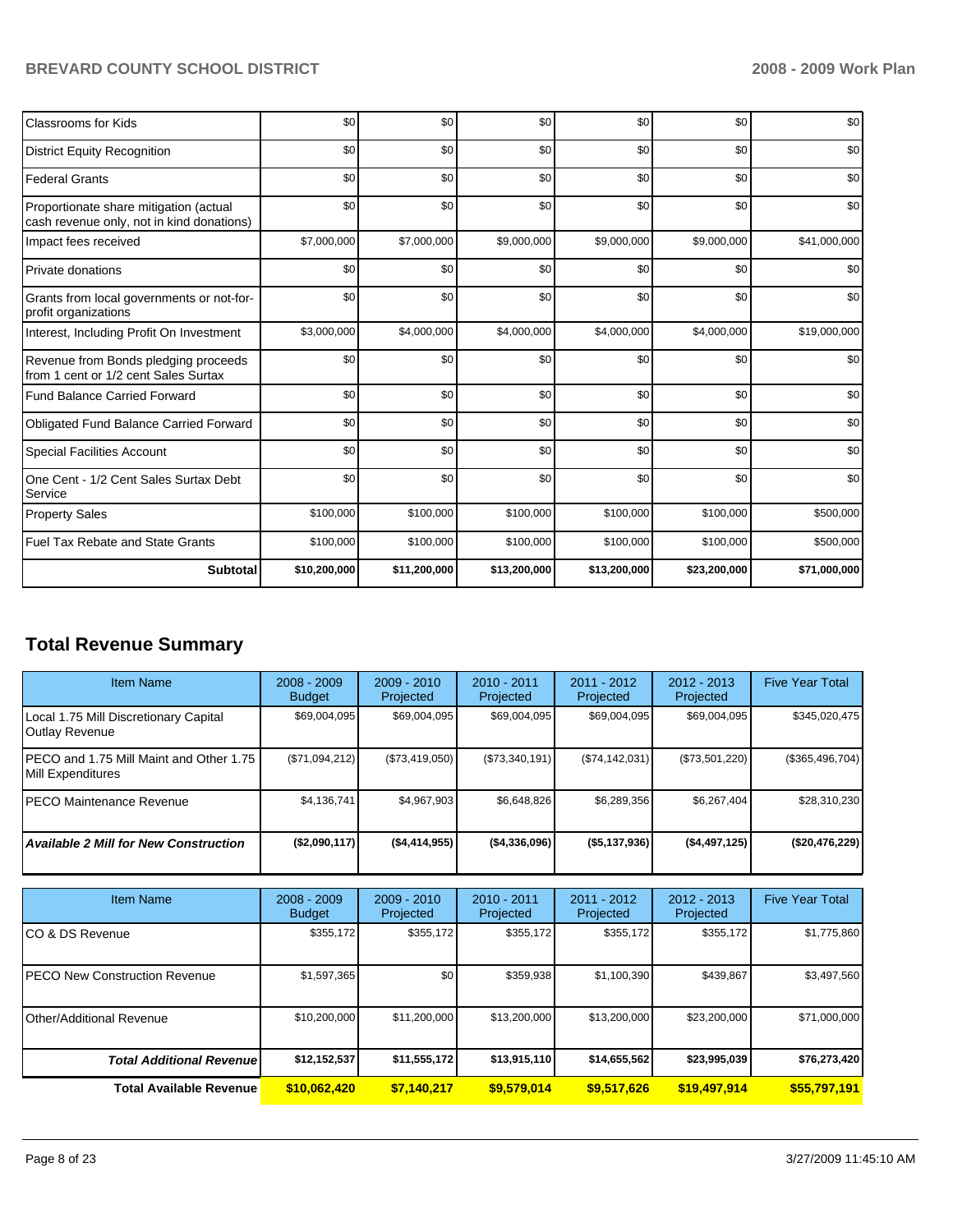# **Project Schedules**

## **Capacity Project Schedules**

A schedule of capital outlay projects necessary to ensure the availability of satisfactory classrooms for the projected student enrollment in K-12 programs.

| <b>Project Description</b>               | Location                                |                          | 2008 - 2009 | 2009 - 2010 | 2010 - 2011 | 2011 - 2012 | 2012 - 2013 | <b>Total</b>    | Funded |
|------------------------------------------|-----------------------------------------|--------------------------|-------------|-------------|-------------|-------------|-------------|-----------------|--------|
| Area 1: New High<br>School "CCC"         | Location not<br>specified               | Planned<br>Cost:         | \$3,500,000 | \$0         | \$0         | \$0         | \$0         | \$3,500,000 Yes |        |
|                                          | <b>Student Stations:</b>                |                          | 0           | 2,333       | 0           | $\Omega$    | $\Omega$    | 2,333           |        |
|                                          |                                         | Total Classrooms:        | 0           | 97          | 0           | $\Omega$    | $\Omega$    | 97              |        |
|                                          |                                         | Gross Sq Ft:             | 0           | 342,195     | 0           | $\Omega$    | 0           | 342,195         |        |
| Music, Band and<br>Orchestra             | <b>EAU GALLIE</b><br><b>SENIOR HIGH</b> | Planned<br>Cost:         | \$641,879   | \$0         | \$0         | \$0         | \$0         | \$641,879 Yes   |        |
|                                          |                                         | <b>Student Stations:</b> | 75          | 0           | 0           | 0           | 0           | 75              |        |
|                                          | <b>Total Classrooms:</b>                |                          | 3           | $\Omega$    | $\Omega$    | $\Omega$    | $\Omega$    | 3               |        |
|                                          |                                         | Gross Sq Ft:             | 7,345       | $\Omega$    | $\Omega$    | $\Omega$    | 0           | 7,345           |        |
| Area III New<br>Elementary School<br>"U" | Location not<br>specified               | Planned<br>Cost:         | \$1,000,000 | \$1,000,000 | \$1,500,000 | \$1,500,000 | \$1,500,000 | \$6,500,000 Yes |        |
|                                          |                                         | <b>Student Stations:</b> | 0           | $\Omega$    | 0           | $\Omega$    | 0           | $\Omega$        |        |
|                                          |                                         | <b>Total Classrooms:</b> | 0           | $\Omega$    | $\Omega$    | $\Omega$    | $\Omega$    | $\Omega$        |        |
|                                          |                                         | Gross Sq Ft:             | 0           | $\Omega$    | 0           | $\Omega$    |             |                 |        |
|                                          | <b>Planned Cost:</b>                    |                          | \$5,141,879 | \$1,000,000 | \$1,500,000 | \$1,500,000 | \$1,500,000 | \$10,641,879    |        |
|                                          | <b>Student Stations:</b>                |                          | 75          | 2,333       | 0           | 0           | 0           | 2,408           |        |
|                                          |                                         | <b>Total Classrooms:</b> |             | 97          | 0           | 0           | 0           | 100             |        |
|                                          |                                         | Gross Sq Ft:             | 7,345       | 342,195     | 0           | 0           | 1           | 349,541         |        |

## **Other Project Schedules**

Major renovations, remodeling, and additions of capital outlay projects that do not add capacity to schools.

| <b>Project Description</b> | Location                  | $2008 - 2009$<br>Actual Budget | 2009 - 2010<br>Projected | 2010 - 2011<br>Projected | 2011 - 2012<br>Projected | 2012 - 2013  <br>Projected | Total           | Funded |
|----------------------------|---------------------------|--------------------------------|--------------------------|--------------------------|--------------------------|----------------------------|-----------------|--------|
| Auditorium and Stage       | <b>ICOCOA SENIOR HIGH</b> | \$0                            | \$0 <sub>1</sub>         | \$0                      | \$0 <sub>1</sub>         | \$1,500,000                | \$1,500,000 Yes |        |
|                            |                           | \$0                            | \$0                      | \$0                      | \$0                      | \$1.500.000                | \$1,500,000     |        |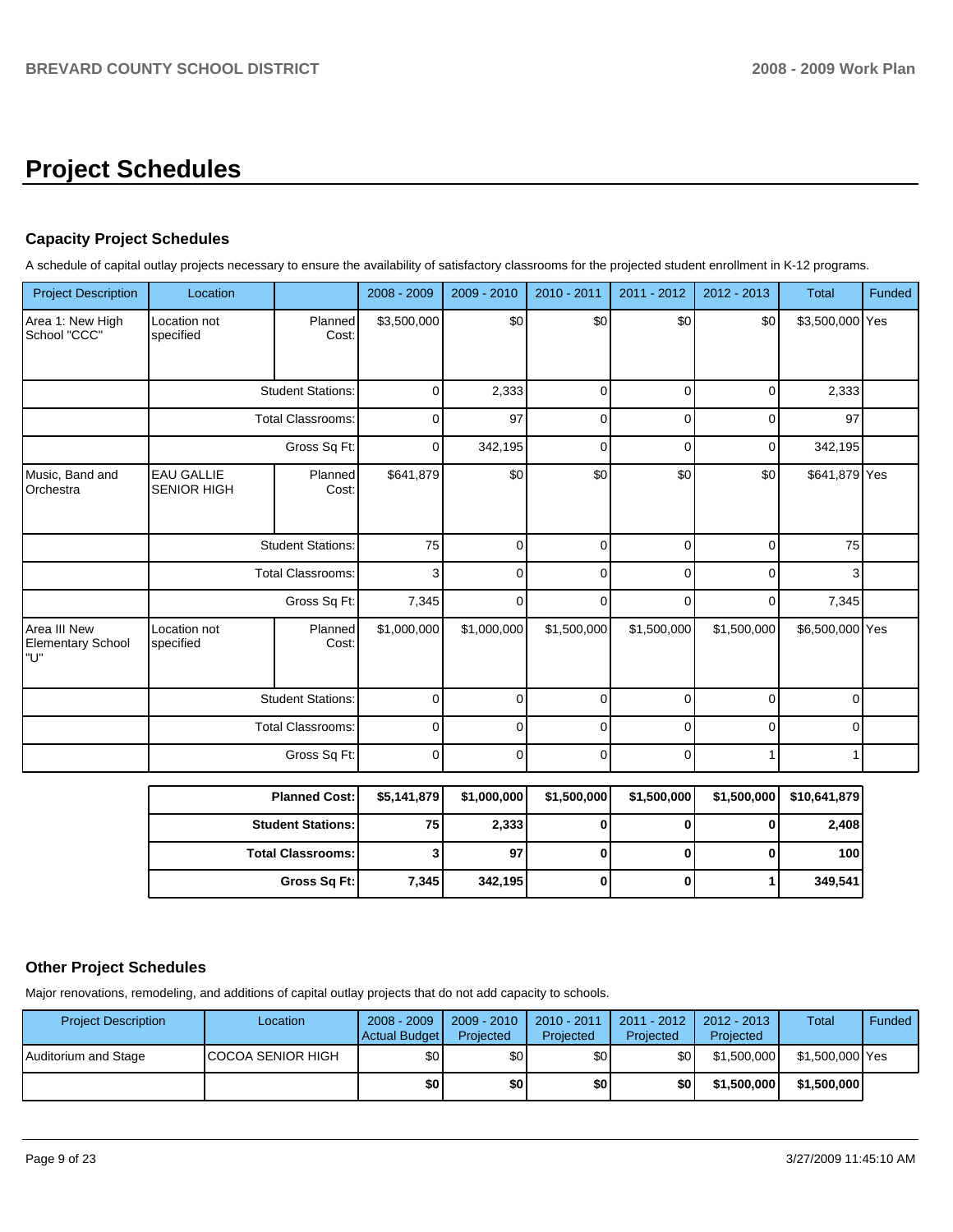## **Additional Project Schedules**

Any projects that are not identified in the last approved educational plant survey.

| <b>Project Description</b>                                                        | Location                  | <b>Num</b><br>Classroom<br>s | $2008 - 2009$<br><b>Actual Budget</b> | 2009 - 2010<br>Projected | 2010 - 2011<br>Projected | 2011 - 2012<br>Projected | $2012 - 2013$<br>Projected | Total            | Funded |
|-----------------------------------------------------------------------------------|---------------------------|------------------------------|---------------------------------------|--------------------------|--------------------------|--------------------------|----------------------------|------------------|--------|
| Area I: Elementary<br>School "V" (Not<br>included in educational<br>plant survey) | Location not<br>specified | 47                           | \$0                                   | \$3,500,000              | \$4,000,000              | \$4,000,000              | \$12,500,000               | \$24,000,000 Yes |        |
| Undistributed Impact<br>Fees                                                      | Location not<br>specified |                              | \$1,858,121                           | \$2,500,000              | \$3,500,000              | \$3,500,000              | \$3,500,000                | $$14,858,121$ No |        |
|                                                                                   |                           | 47                           | \$1,858,121                           | \$6,000,000              | \$7,500,000              | \$7,500,000              | \$16,000,000               | \$38,858,121     |        |

#### **Non Funded Growth Management Project Schedules**

Schedule indicating which projects, due to planned development, that CANNOT be funded from current revenues projected over the next five years.

Nothing reported for this section.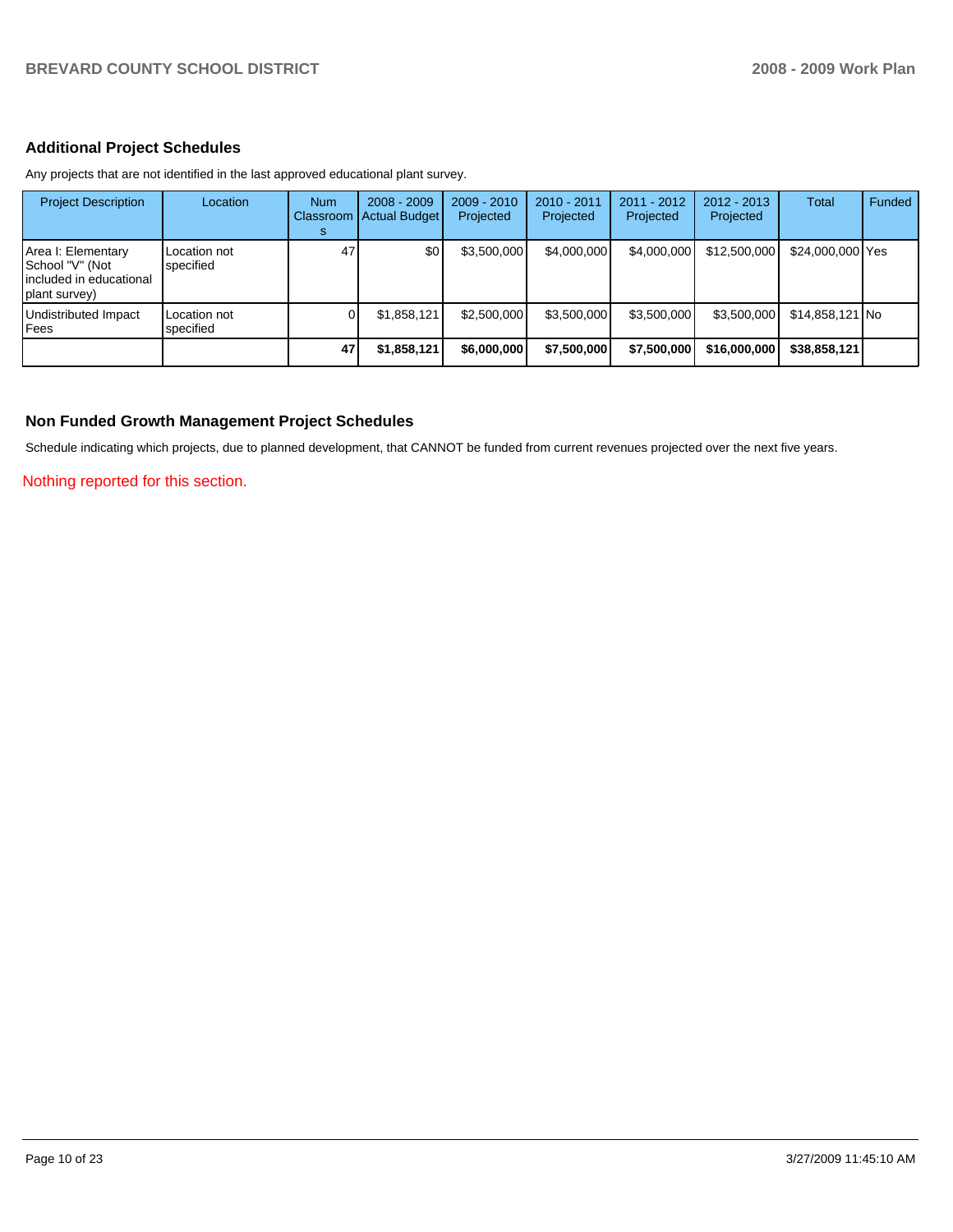## **Capacity Tracking**

| Location                                     | $2008 -$<br>2009 Satis.<br>Stu. Sta. | Actual<br>$2008 -$<br><b>2009 FISH</b><br>Capacity | Actual<br>$2007 -$<br>2008<br><b>COFTE</b> | # Class<br>Rooms | Actual<br>Average<br>$2008 -$<br>2009 Class<br><b>Size</b> | Actual<br>$2008 -$<br>2009<br>Utilization | <b>New</b><br>Stu.<br>Capacity | <b>New</b><br>Rooms to<br>be<br>Added/Re<br>moved | Projected<br>$2012 -$<br>2013<br><b>COFTE</b> | Projected<br>$2012 -$<br>2013<br>Utilization | Projected<br>$2012 -$<br>2013 Class<br><b>Size</b> |
|----------------------------------------------|--------------------------------------|----------------------------------------------------|--------------------------------------------|------------------|------------------------------------------------------------|-------------------------------------------|--------------------------------|---------------------------------------------------|-----------------------------------------------|----------------------------------------------|----------------------------------------------------|
| TITUSVILLE HIGH                              | 2,013                                | 1,912                                              | 1,420                                      | 88               | 16 <sup>1</sup>                                            | 74.00 %                                   | $\overline{0}$                 | $\mathbf 0$                                       | 1,405                                         | 73.00 %                                      | 16                                                 |
| <b>OAK PARK</b><br><b>ELEMENTARY</b>         | 910                                  | 910                                                | 702                                        | 48               | 15                                                         | 77.00 %                                   | $\Omega$                       | $\mathbf{0}$                                      | 687                                           | 75.00 %                                      | 14                                                 |
| <b>JAMES MADISON</b><br><b>MIDDLE</b>        | 824                                  | 742                                                | 652                                        | 39               | 17                                                         | 88.00 %                                   | $\overline{0}$                 | $\Omega$                                          | 559                                           | 75.00 %                                      | 14                                                 |
| <b>APOLLO ELEMENTARY</b>                     | 910                                  | 910                                                | 720                                        | 48               | 15                                                         | 79.00 %                                   | 0                              | $\Omega$                                          | 820                                           | 90.00 %                                      | 17                                                 |
| <b>RIVERVIEW</b><br><b>ELEMENTARY MAGNET</b> | 574                                  | 574                                                | 354                                        | 28               | 13                                                         | 62.00 %                                   | 0                              | $\Omega$                                          | 490                                           | 85.00 %                                      | 18                                                 |
| COQUINA ELEMENTARY                           | 593                                  | 593                                                | 383                                        | 31               | 12                                                         | 65.00 %                                   | 0                              | $\mathbf 0$                                       | 457                                           | 77.00 %                                      | 15                                                 |
| MIMS ELEMENTARY                              | 707                                  | 707                                                | 519                                        | 37               | 14                                                         | 73.00 %                                   | 0                              | $\Omega$                                          | 494                                           | 70.00 %                                      | 13                                                 |
| <b>NORMANDY CENTER</b>                       | 92                                   | $\Omega$                                           | $\Omega$                                   | 11               | $\Omega$                                                   | 0.00%                                     | $\Omega$                       | $\mathbf{0}$                                      | 0                                             | 0.00%                                        | $\mathbf 0$                                        |
| SOUTH LAKE<br>ELEMENTARY                     | 595                                  | 595                                                | 358                                        | 31               | 12                                                         | 60.00 %                                   | -62                            | -3                                                | 419                                           | 79.00 %                                      | 15                                                 |
| <b>ANDREW JACKSON</b><br><b>MIDDLE</b>       | 723                                  | 651                                                | 640                                        | 32               | 20                                                         | 98.00 %                                   | $\mathbf 0$                    | $\mathbf 0$                                       | 590                                           | 91.00 %                                      | 18                                                 |
| <b>IMPERIAL ESTATES</b><br>ELEMENTARY        | 729                                  | 729                                                | 635                                        | 38               | 17                                                         | 87.00 %                                   | $\Omega$                       | $\mathbf{0}$                                      | 659                                           | 90.00 %                                      | 17                                                 |
| <b>ASTRONAUT SENIOR</b><br>HIGH              | 1,552                                | 1,474                                              | 1,314                                      | 70               | 19                                                         | 89.00 %                                   | $-33$                          | $-2$                                              | 1,106                                         | 77.00 %                                      | 16                                                 |
| <b>PINEWOOD</b><br><b>ELEMENTARY</b>         | 505                                  | 505                                                | 399                                        | 26               | 15                                                         | 79.00 %                                   | $\Omega$                       | $\mathbf{0}$                                      | 331                                           | 66.00 %                                      | 13                                                 |
| CHALLENGER 7<br><b>ELEMENTARY</b>            | 578                                  | 578                                                | 431                                        | 30               | 14                                                         | 74.00 %                                   | $\Omega$                       | $\mathbf 0$                                       | 525                                           | 91.00 %                                      | 18                                                 |
| <b>ATLANTIS ELEMENTARY</b>                   | 820                                  | 820                                                | 646                                        | 43               | 15                                                         | 79.00 %                                   | $-106$                         | -5                                                | 521                                           | 73.00 %                                      | 14                                                 |
| ROCKLEDGE SENIOR<br>HIGH                     | 1,751                                | 1,663                                              | 1,351                                      | 77               | 18                                                         | 81.00 %                                   | $-71$                          | -3                                                | 969                                           | 61.00%                                       | 13                                                 |
| <b>CLEARLAKE MIDDLE</b>                      | 781                                  | 703                                                | 418                                        | 37               | 11                                                         | 59.00 %                                   | $\Omega$                       | $\Omega$                                          | 416                                           | 59.00 %                                      | 11                                                 |
| CAMBRIDGE<br><b>ELEMENTARY</b>               | 743                                  | 743                                                | 446                                        | 39               | 11                                                         | 60.00 %                                   | $-116$                         | -6                                                | 535                                           | 85.00 %                                      | 16                                                 |
| <b>ENDEAVOUR</b><br>ELEMENTARY MAGNET        | 920                                  | 920                                                | 513                                        | 48               | 11                                                         | 56.00 %                                   | $-22$                          | -1                                                | 569                                           | 63.00 %                                      | 12                                                 |
| <b>GOLFVIEW</b><br>ELEMENTARY MAGNET         | 747                                  | 747                                                | 586                                        | 39               | 15                                                         | 78.00 %                                   | $-40$                          | $-2$                                              | 626                                           | 89.00 %                                      | 17                                                 |
| <b>RONALD MCNAIR</b><br><b>MIDDLE MAGNET</b> | 667                                  | 600                                                | 569                                        | 30               | 19                                                         | 95.00 %                                   | $\overline{0}$                 | 0                                                 | 530                                           | 88.00 %                                      | 18                                                 |
| <b>FAIRGLEN</b><br><b>ELEMENTARY</b>         | 786                                  | 786                                                | 690                                        | 42               | 16 <sup>1</sup>                                            | 88.00 %                                   | 0                              | 0                                                 | 692                                           | 88.00 %                                      | 16                                                 |
| JOHN F KENNEDY<br><b>MIDDLE</b>              | 880                                  | 792                                                | 623                                        | 41               | 15                                                         | 79.00 %                                   | $-119$                         | -6                                                | 579                                           | 86.00 %                                      | 17                                                 |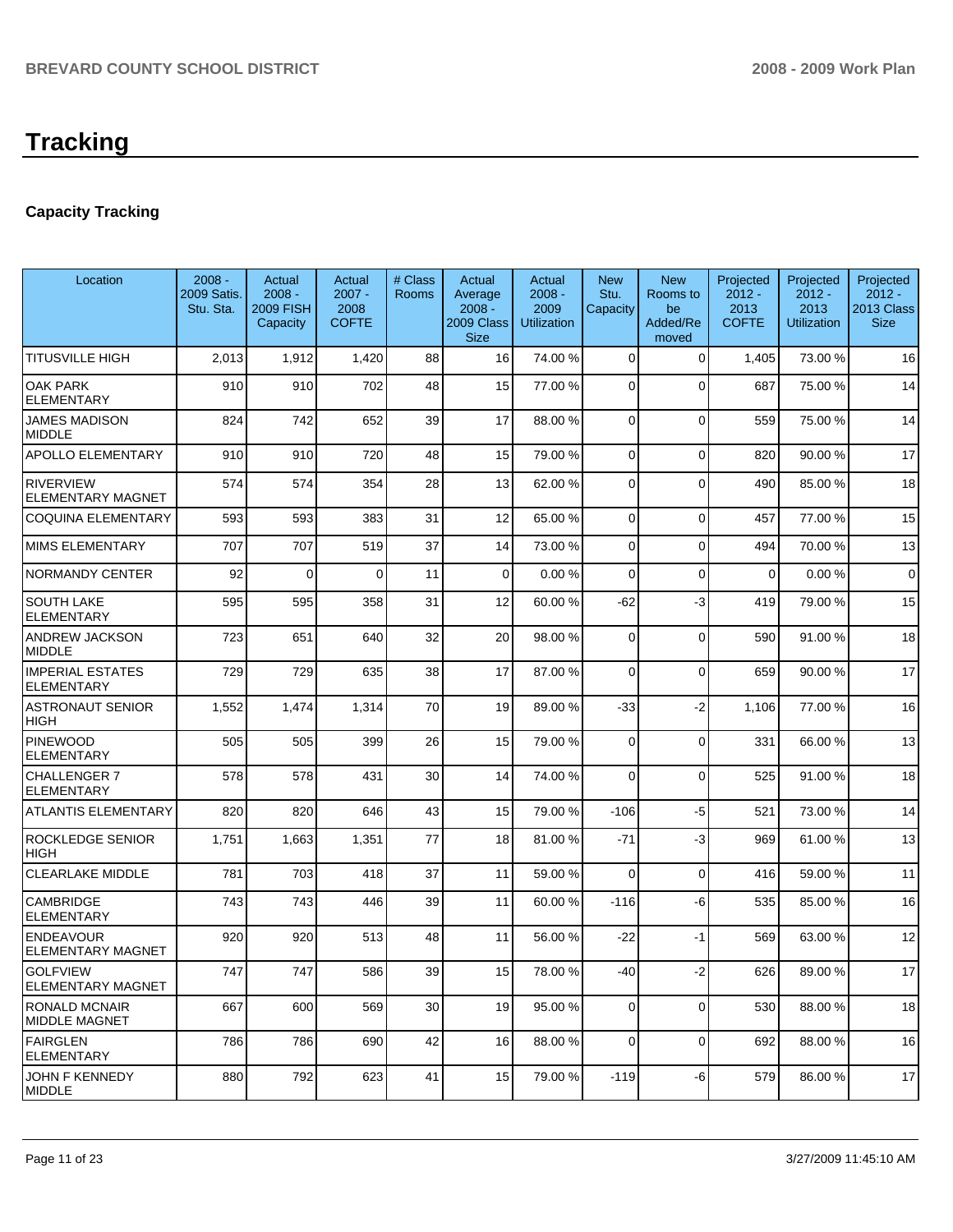| <b>COCOA SENIOR HIGH</b>                                                | 1,763 | 1,675 | 1,127    | 82          | 14          | 67.00 %  | 0           | $\Omega$    | 1,109       | 66.00 % | 14          |
|-------------------------------------------------------------------------|-------|-------|----------|-------------|-------------|----------|-------------|-------------|-------------|---------|-------------|
| SATURN ELEMENTARY                                                       | 950   | 950   | 686      | 50          | 14          | 72.00 %  | $-106$      | $-5$        | 752         | 89.00 % | 17          |
| <b>HANS CHRISTIAN</b><br><b>ANDERSEN</b><br><b>ELEMENTARY</b>           | 800   | 800   | 600      | 31          | 19          | 75.00 %  | 0           | $\Omega$    | 730         | 91.00 % | 24          |
| <b>MELBOURNE SENIOR</b><br><b>HIGH</b>                                  | 2,410 | 2,290 | 2,186    | 104         | 21          | 95.00 %  | 119         | $-5$        | 1,557       | 65.00 % | 16          |
| PALM BAY SENIOR<br><b>HIGH</b>                                          | 3,466 | 3,293 | 2,046    | 150         | 14          | 62.00 %  | $-675$      | -29         | 1,748       | 67.00 % | 14          |
| <b>WEST MELBOURNE</b><br><b>ELEMENTARY SCHOOL</b><br><b>FOR SCIENCE</b> | 551   | 551   | 412      | 29          | 14          | 75.00 %  | 0           | $\Omega$    | 378         | 69.00 % | 13          |
| <b>UNIVERSITY PARK</b><br><b>ELEMENTARY MAGNET</b>                      | 729   | 729   | 538      | 38          | 14          | 74.00 %  | $-32$       | $-2$        | 630         | 90.00 % | 18          |
| PORT MALABAR<br><b>ELEMENTARY</b>                                       | 874   | 874   | 739      | 46          | 16          | 85.00 %  | -84         | $-4$        | 667         | 84.00 % | 16          |
| <b>STONE MIDDLE</b>                                                     | 1,125 | 1,013 | 659      | 52          | 13          | 65.00 %  | $\Omega$    | $\Omega$    | 649         | 64.00 % | 12          |
| <b>PALM BAY</b><br><b>ELEMENTARY</b>                                    | 946   | 946   | 663      | 50          | 13          | 70.00%   | $-76$       | -4          | 683         | 79.00 % | 15          |
| <b>LOCKMAR</b><br><b>ELEMENTARY</b>                                     | 910   | 910   | 676      | 48          | 14          | 74.00 %  | $\mathbf 0$ | $\Omega$    | 808         | 89.00 % | 17          |
| <b>JOHN F TURNER SR</b><br><b>ELEMENTARY</b>                            | 830   | 830   | 683      | 44          | 16          | 82.00 %  | -40         | $-2$        | 716         | 91.00 % | 17          |
| SOUTHWEST MIDDLE                                                        | 1,386 | 1,247 | 1,422    | 61          | 23          | 114.00 % | $-79$       | $-4$        | 1,041       | 89.00 % | 18          |
| <b>COLUMBIA</b><br><b>ELEMENTARY</b>                                    | 707   | 707   | 555      | 37          | 15          | 78.00 %  | $\Omega$    | $\Omega$    | 595         | 84.00 % | 16          |
| <b>DISCOVERY</b><br><b>ELEMENTARY</b>                                   | 1,038 | 1,038 | 981      | 54          | 18          | 95.00 %  | $-190$      | -9          | 742         | 88.00 % | 16          |
| <b>CHRISTA MCAULIFFE</b><br><b>ELEMENTARY</b>                           | 944   | 944   | 828      | 49          | 17          | 88.00 %  | $-172$      | -8          | 672         | 87.00 % | 16          |
| <b>RIVIERA ELEMENTARY</b>                                               | 747   | 747   | 472      | 39          | 12          | 63.00 %  | -40         | $-2$        | 641         | 91.00 % | 17          |
| JUPITER ELEMENTARY                                                      | 904   | 904   | 755      | 47          | 16          | 83.00 %  | -94         | $-5$        | 728         | 90.00 % | 17          |
| <b>EAU GALLIE SENIOR</b><br><b>HIGH</b>                                 | 2,322 | 2,206 | 1,757    | 104         | 17          | 80.00 %  | $-309$      | -13         | 1,447       | 76.00 % | 16          |
| <b>WEST SHORE JR/SR</b><br><b>HIGH</b>                                  | 1,345 | 1,211 | 939      | 55          | 17          | 78.00 %  | $-177$      | -8          | 872         | 84.00 % | 19          |
| LYNDON B JOHNSON<br><b>MIDDLE</b>                                       | 1,293 | 1,164 | 954      | 58          | 16          | 82.00 %  | -99         | $-5$        | 822         | 77.00 % | $16\,$      |
| <b>SHERWOOD</b><br><b>ELEMENTARY</b>                                    | 631   | 631   | 617      | 33          | 19          | 98.00 %  | 0           | 0           | 551         | 87.00 % | 17          |
| MID-SOUTH AREA<br><b>SUPPORT SERVICES</b>                               | 0     | 0     | 0        | $\mathbf 0$ | $\mathbf 0$ | 0.00%    | 0           | $\mathbf 0$ | $\mathbf 0$ | 0.00%   | $\mathbf 0$ |
| <b>HARBOR CITY</b><br><b>ELEMENTARY</b>                                 | 593   | 593   | 449      | 30          | 15          | 76.00 %  | $-128$      | -6          | 419         | 90.00 % | 17          |
| <b>SABAL ELEMENTARY</b>                                                 | 747   | 747   | 550      | 39          | 14          | 74.00 %  | $-28$       | $-2$        | 618         | 86.00 % | 17          |
| <b>SOUTH PINE GROVE</b><br><b>SCHOOL</b>                                | 92    | 0     | $\Omega$ | 10          | 0           | 0.00%    | 0           | $\mathbf 0$ | 0           | 0.00%   | $\pmb{0}$   |
| <b>CROTON ELEMENTARY</b>                                                | 776   | 776   | 509      | 40          | 13          | 66.00 %  | $-22$       | $-1$        | 560         | 74.00 % | 14          |
| <b>ROY ALLEN</b><br>ELEMENTARY                                          | 780   | 780   | 688      | 41          | 17          | 88.00 %  | -110        | -5          | 562         | 84.00 % | 16          |
| <b>SUNTREE ELEMENTARY</b>                                               | 882   | 882   | 800      | 46          | 17          | 91.00 %  | $-168$      | -8          | 584         | 82.00 % | 15          |
| MERRITT ISLAND SENIO                                                    | 2,575 | 2,446 | 1,527    | 110         | 14          | 62.00 %  | $-570$      | $-24$       | 1,300       | 69.00 % | 15          |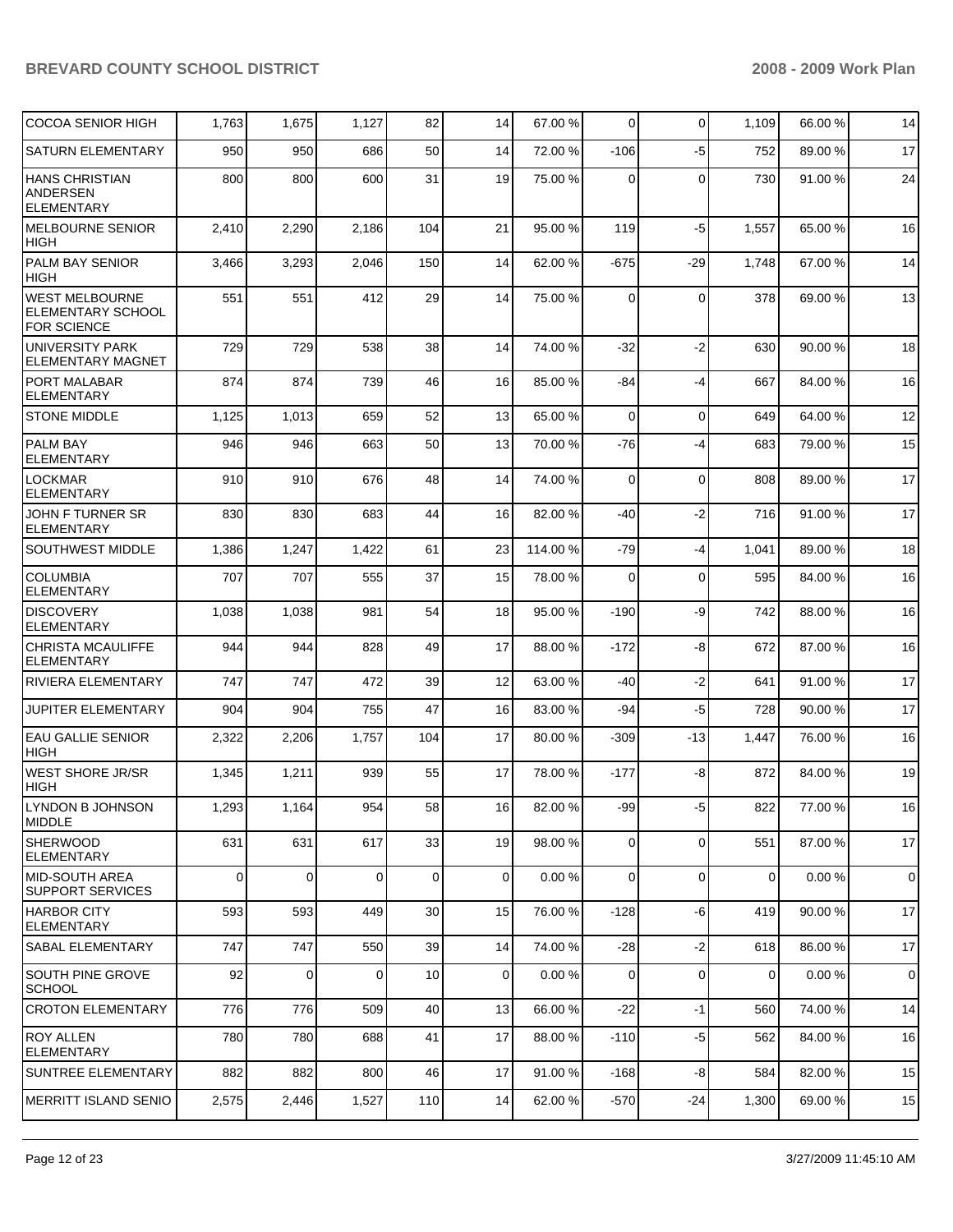| EDGEWOOD JR/ SR<br><b>HIGH</b>                                              | 1,198          | 1,078       | 921   | 50          | 18             | 85.00 % | $-127$         | -6          | 863   | 91.00 % | 20          |
|-----------------------------------------------------------------------------|----------------|-------------|-------|-------------|----------------|---------|----------------|-------------|-------|---------|-------------|
| <b>MILA ELEMENTARY</b>                                                      | 817            | 817         | 318   | 43          | $\overline{7}$ | 39.00 % | $\mathbf 0$    | $\mathbf 0$ | 525   | 64.00 % | 12          |
| <b>TROPICAL</b><br><b>ELEMENTARY</b>                                        | 910            | 910         | 760   | 48          | 16             | 83.00 % | 0              | $\Omega$    | 641   | 70.00 % | 13          |
| <b>AUDUBON</b><br><b>ELEMENTARY</b>                                         | 754            | 754         | 590   | 40          | 15             | 78.00 % | $\mathbf 0$    | $\mathbf 0$ | 478   | 63.00 % | 12          |
| <b>GARDENDALE</b><br><b>ELEMENTARY MAGNET</b>                               | 703            | 703         | 458   | 35          | 13             | 65.00 % | $\mathbf 0$    | $\Omega$    | 490   | 70.00 % | 14          |
| <b>THOMAS JEFFERSON</b><br><b>MIDDLE</b>                                    | 911            | 820         | 694   | 42          | 17             | 85.00 % | 0              | 0           | 444   | 54.00 % | 11          |
| <b>LEWIS CARROLL</b><br><b>ELEMENTARY</b>                                   | 890            | 890         | 843   | 45          | 19             | 95.00 % | $-128$         | -6          | 629   | 83.00 % | 16          |
| <b>COCOA BEACH JR/SR</b><br><b>HIGH</b>                                     | 1,951          | 1,756       | 1,440 | 83          | 17             | 82.00 % | $-428$         | -19         | 988   | 74.00 % | 15          |
| <b>THEODORE</b><br><b>ROOSEVELT</b><br><b>ELEMENTARY</b>                    | 624            | 624         | 444   | 32          | 14             | 71.00 % | 0              | $\mathbf 0$ | 465   | 75.00 % | 15          |
| FREEDOM 7<br><b>ELEMENTARY SCHOOL</b><br>OF INTERNATIONAL<br><b>STUDIES</b> | 453            | 453         | 411   | 24          | 17             | 91.00 % | -22            | $-1$        | 376   | 87.00 % | 16          |
| <b>CAPE VIEW</b><br><b>ELEMENTARY</b>                                       | 591            | 591         | 346   | 31          | 11             | 58.00 % | $\mathbf 0$    | $\Omega$    | 356   | 60.00 % | 11          |
| <b>SATELLITE SENIOR</b><br><b>HIGH</b>                                      | 2,280          | 2,166       | 1,272 | 96          | 13             | 59.00 % | $-594$         | $-25$       | 941   | 60.00 % | 13          |
| <b>DELAURA MIDDLE</b>                                                       | 1,024          | 922         | 684   | 46          | 15             | 74.00 % | 0              | $\mathbf 0$ | 552   | 60.00 % | 12          |
| <b>SPESSARD L HOLLAND</b><br><b>ELEMENTARY</b>                              | 624            | 624         | 423   | 33          | 13             | 68.00 % | 0              | $\mathbf 0$ | 392   | 63.00 % | 12          |
| <b>SEA PARK</b><br><b>ELEMENTARY</b>                                        | 475            | 475         | 292   | 25          | 12             | 61.00 % | 0              | $\mathbf 0$ | 214   | 45.00 % | 9           |
| <b>SURFSIDE</b><br><b>ELEMENTARY</b>                                        | 559            | 559         | 403   | 29          | 14             | 72.00 % | -84            | $-4$        | 390   | 82.00 % | 16          |
| <b>OCEAN BREEZE</b><br><b>ELEMENTARY</b>                                    | 683            | 683         | 557   | 35          | 16             | 82.00 % | $-172$         | -8          | 479   | 94.00 % | 18          |
| <b>INDIALANTIC</b><br><b>ELEMENTARY</b>                                     | 772            | 772         | 702   | 41          | 17             | 91.00 % | -40            | $-2$        | 626   | 86.00 % | 16          |
| <b>HERBERT C HOOVER</b><br><b>MIDDLE</b>                                    | 726            | 653         | 466   | 33          | 14             | 71.00 % | $\mathbf 0$    | $\Omega$    | 381   | 58.00 % | 12          |
| <b>GEMINI ELEMENTARY</b>                                                    | 751            | 751         | 570   | 39          | 15             | 76.00 % | $-62$          | $-3$        | 444   | 64.00 % | 12          |
| DR W J CREEL<br><b>ELEMENTARY</b>                                           | 1,188          | 1,188       | 782   | 26          | 30             | 66.00 % | $-40$          | $-2$        | 833   | 73.00 % | 35          |
| <b>DRAA FIELD STADIUM</b>                                                   | $\overline{0}$ | $\mathbf 0$ | 0     | $\mathbf 0$ | $\overline{0}$ | 0.00%   | $\overline{0}$ | $\mathbf 0$ | 0     | 0.00%   | $\mathbf 0$ |
| ROBERT LOUIS<br><b>STEVENSON</b><br><b>ELEMENTARY SCHOOL</b><br>OF THE ARTS | 573            | 573         | 194   | 28          | $\overline{7}$ | 34.00 % | $\overline{0}$ | $\Omega$    | 390   | 68.00 % | 14          |
| <b>ENTERPRISE</b><br>ELEMENTARY                                             | 908            | 908         | 850   | 47          | 18             | 94.00 % | $-194$         | -9          | 611   | 86.00 % | 16          |
| <b>IMEADOWLANE</b><br><b>ELEMENTARY</b>                                     | 842            | 842         | 661   | 48          | 14             | 79.00 % | $\overline{0}$ | $\mathbf 0$ | 724   | 86.00 % | 15          |
| <b>SPACE COAST JR/SR</b><br>HIGH                                            | 2,810          | 2,529       | 2,080 | 118         | 18             | 82.00 % | $-679$         | $-31$       | 1,493 | 81.00 % | 17          |
| LONGLEAF<br>ELEMENTARY                                                      | 772            | 772         | 553   | 41          | 13             | 72.00 % | 0              | $\mathbf 0$ | 599   | 78.00 % | 15          |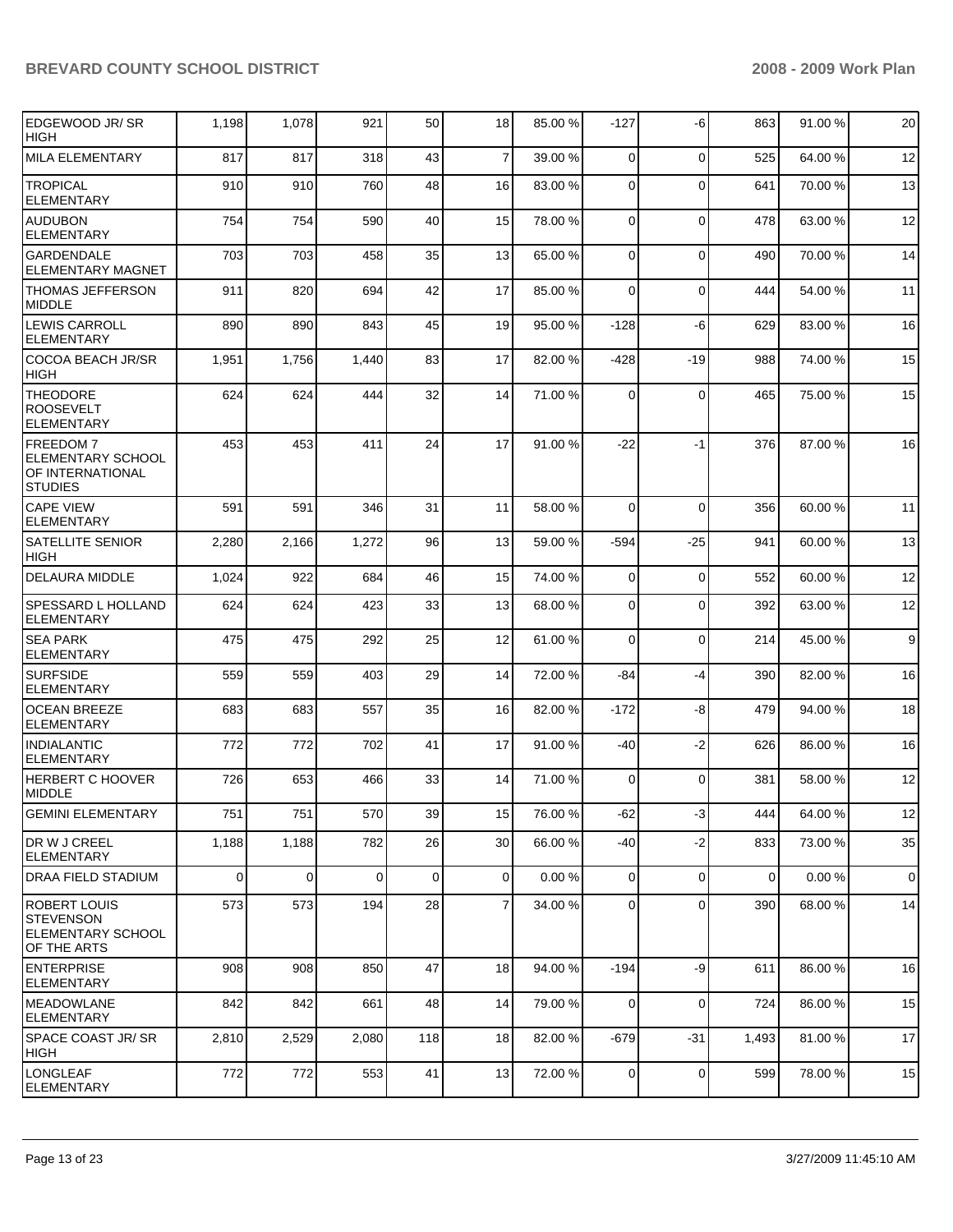| IBAYSIDE SENIOR HIGH                        | 2,980  | 2,831  | 2,222  | 125             | 18       | 78.00 %  | $-570$   | $-26$    | 1,844  | 82.00 % | 19 |
|---------------------------------------------|--------|--------|--------|-----------------|----------|----------|----------|----------|--------|---------|----|
| IWESTSIDE<br>IELEMENTARY                    | 857    | 857    | 816    | 44              | 19       | 95.00 %  | $-22$    | -1       | 749    | 90.00%  | 17 |
| ICENTRAL MIDDLE                             | 1,693  | 1,524  | 988    | 72              | 14       | 65.00 %  | 0        | $\Omega$ | 1,276  | 84.00 % | 18 |
| IRALPH M WILLIAMS JR<br>IELEMENTARY         | 779    | 779    | 810    | 41              | 20       | 104.00 % | $-140$   | -8       | 568    | 89.00 % | 17 |
| IMANATEE<br>IELEMENTARY                     | 961    | 961    | 820    | 50              | 16       | 85.00 %  | $-81$    | -4       | 802    | 91.00 % | 17 |
| <b>QUEST ELEMENTARY</b>                     | 976    | 976    | 865    | 51              | 17       | 89.00 %  | $-66$    | -3       | 818    | 90.00 % | 17 |
| IVIERA HIGH SCHOOL                          | 2,259  | 2,146  | 1,408  | 94              | 15       | 66.00 %  | 0        | $\Omega$ | 1,783  | 83.00 % | 19 |
| <b>ISUNRISE ELEMENTARY</b>                  | 895    | 895    | 716    | 47              | 15       | 80.00 %  | 0        | 0        | 745    | 83.00 % | 16 |
| IMEADOWLANE<br>IINTERMEDIATE<br>IELEMENTARY | 908    | 0      |        | 43 <sub>l</sub> | $\Omega$ | 0.00%    | 0        | $\Omega$ | 662    | 0.00%   | 15 |
|                                             | 89,613 | 85,320 | 65,544 | 4,255           | 15       | 76.82 %  | $-7,098$ | $-337$   | 61,131 | 78.15 % | 16 |

The COFTE Projected Total (61,131) for 2012 - 2013 must match the Official Forecasted COFTE Total (62,776 ) for 2012 - 2013 before this section can be completed. In the event that the COFTE Projected Total does not match the Official forecasted COFTE, then the Balanced Projected COFTE Table should be used to balance COFTE.

| 22,161<br>Elementary (PK-3)<br>Middle $(4-8)$<br>23,056<br>Eler<br>17,559<br>High (9-12) | Projected COFTE for 2012 - 2013 |  |      |  |  |
|------------------------------------------------------------------------------------------|---------------------------------|--|------|--|--|
|                                                                                          |                                 |  |      |  |  |
|                                                                                          |                                 |  |      |  |  |
|                                                                                          |                                 |  | Mid  |  |  |
| 62,776                                                                                   |                                 |  | High |  |  |

| <b>Grade Level Type</b> | <b>Balanced Projected</b><br>COFTE for 2012 - 2013 |
|-------------------------|----------------------------------------------------|
| Elementary (PK-3)       |                                                    |
| Middle (4-8)            |                                                    |
| High (9-12)             | 1,645                                              |
|                         | 62,776                                             |

## **Relocatable Replacement**

Number of relocatable classrooms clearly identified and scheduled for replacement in the school board adopted financially feasible 5-year district work program.

| Location                        | $2008 - 2009$ | $2009 - 2010$ | 2010 - 2011 | $2011 - 2012$ | $2012 - 2013$ | Year 5 Total |
|---------------------------------|---------------|---------------|-------------|---------------|---------------|--------------|
| MELBOURNE SENIOR HIGH           |               |               |             |               |               | 51           |
| <b>IEAU GALLIE SENIOR HIGH</b>  |               |               |             |               |               |              |
| IWEST SHORE JR/SR HIGH          |               |               |             |               |               | 4            |
| IMERRITT ISLAND SENIOR HIGH     |               | 18            |             |               |               | 18           |
| <b>ISATELLITE SENIOR HIGH</b>   |               | 25            |             |               |               | 25           |
| <b>IBAYSIDE SENIOR HIGH</b>     |               | 10            |             |               |               | 10           |
| Total Relocatable Replacements: |               | 63            |             |               |               | 63           |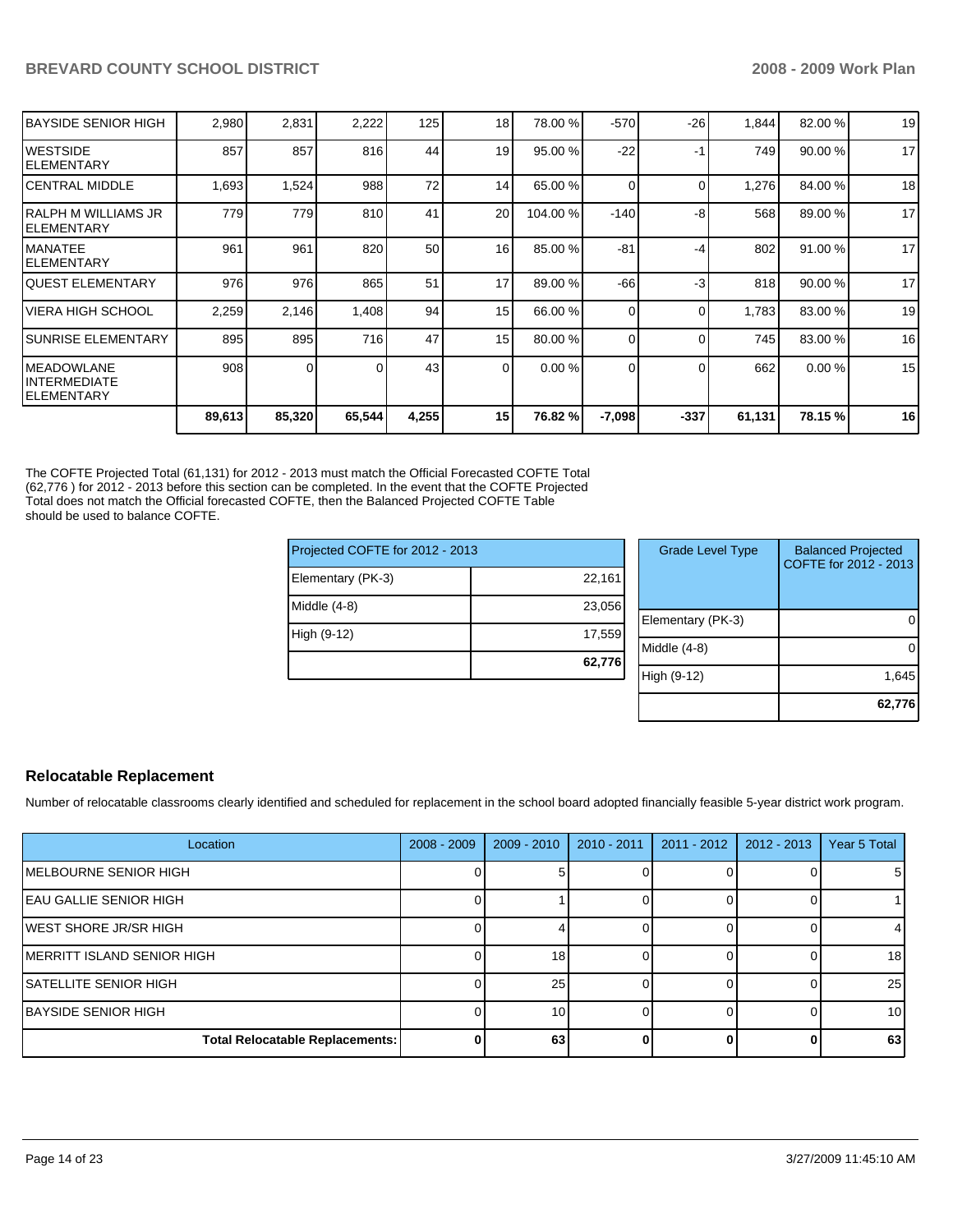#### **Charter Schools Tracking**

Information regarding the use of charter schools.

| Location-Type                                         | # Relocatable<br>units or<br>permanent<br>classrooms | Owner             | Year Started or<br>Scheduled | <b>Student</b><br><b>Stations</b> | <b>Students</b><br>Enrolled | Years in<br>Contract | <b>Total Charter</b><br><b>Students</b><br>projected for<br>2012 - 2013 |
|-------------------------------------------------------|------------------------------------------------------|-------------------|------------------------------|-----------------------------------|-----------------------------|----------------------|-------------------------------------------------------------------------|
| Campus Charter                                        |                                                      | 16 PRIVATE        | 2000                         | 200                               | 156                         | 10 <sup>1</sup>      | 180                                                                     |
| <b>Educational Horizons</b>                           |                                                      | 3 PRIVATE         | 1998                         | 75                                | 67                          | 5                    | 80                                                                      |
| Odyssey - PK - 8                                      |                                                      | 28 PRIVATE        | 1999                         | 528                               | 514                         | 10 <sup>1</sup>      | 489                                                                     |
| Palm Bay Academy K-8                                  |                                                      | 37 <b>PRIVATE</b> | 1998                         | 680                               | 553                         | 10 <sup>1</sup>      | 576                                                                     |
| Palm Bay Community Charter -<br><b>Patriot Campus</b> |                                                      | 60 PRIVATE        | 2006                         | 1,600                             | 930                         | 15                   | 907                                                                     |
| River's Edge Charter Academy                          |                                                      | 18 PRIVATE        | 1998                         | 730                               | 274                         | 5                    | 314                                                                     |
| Royal Palm PK-3                                       |                                                      | 14 PRIVATE        | 2000                         | 200                               | 178                         | 10 <sup>1</sup>      | 122                                                                     |
| Sculptor Elementary PK-8                              |                                                      | 27 PRIVATE        | 1999                         | 423                               | 416                         | 10 <sup>1</sup>      | 464                                                                     |
|                                                       | 203                                                  |                   |                              | 4,436                             | 3,088                       |                      | 3,132                                                                   |

#### **Special Purpose Classrooms Tracking**

The number of classrooms that will be used for certain special purposes in the current year, by facility and type of classroom, that the district will, 1), not use for educational purposes, and 2), the co-teaching classrooms that are not open plan classrooms and will be used for educational purposes.

| School                                        | School Type                          | # of Elementary<br>K-3 Classrooms | # of Middle 4-8<br><b>Classrooms</b> | # of High 9-12<br><b>Classrooms</b> | $#$ of ESE<br><b>Classrooms</b> | # of Combo<br><b>Classrooms</b> | <b>Total</b><br><b>Classrooms</b> |
|-----------------------------------------------|--------------------------------------|-----------------------------------|--------------------------------------|-------------------------------------|---------------------------------|---------------------------------|-----------------------------------|
| <b>IMPERIAL ESTATES</b><br><b>IELEMENTARY</b> | Educational                          |                                   |                                      |                                     |                                 |                                 | 3                                 |
| <b>APOLLO ELEMENTARY</b>                      | Educational                          |                                   | 2                                    | $\Omega$                            |                                 | $\Omega$                        | $\overline{7}$                    |
| LYNDON B JOHNSON MIDDLE                       | Educational                          | 0                                 |                                      | 0                                   |                                 | 0                               | 1                                 |
| IMILA ELEMENTARY                              | Educational                          | 0                                 | 0                                    |                                     |                                 | 0                               |                                   |
| VIERA HIGH SCHOOL                             | Educational                          | 0                                 | O                                    | 12                                  | 0                               | 0                               | 12                                |
| <b>SUNRISE ELEMENTARY</b>                     | Educational                          | 6                                 |                                      | $\Omega$                            |                                 | n                               | $\overline{7}$                    |
| RONALD MCNAIR MIDDLE<br>IMAGNET               | Educational                          |                                   |                                      | $\Omega$                            | U                               | $\Omega$                        |                                   |
| FAIRGLEN ELEMENTARY                           | Educational                          |                                   | 0                                    | $\Omega$                            | 0                               | $\Omega$                        |                                   |
| ICOCOA SENIOR HIGH                            | Educational                          | 0                                 | O                                    | 3                                   | 0                               | 0                               | 3 <sup>1</sup>                    |
| <b>ISTONE MIDDLE</b>                          | Educational                          |                                   |                                      | ∩                                   |                                 | 0                               |                                   |
|                                               | <b>Total Educational Classrooms:</b> | 11                                | 6                                    | 16                                  |                                 | $\bf{0}$                        | 37                                |

| School |                                      | School Type $\parallel \#$ of Elementary $\parallel \#$ of Middle 4-8 $\parallel \#$ of High 9-12<br><b>K-3 Classrooms I</b> | <b>Classrooms</b> | <b>Classrooms</b> | # of $ESE$<br><b>Classrooms</b> | # of Combo<br><b>Classrooms</b> | Total<br><b>Classrooms</b> |
|--------|--------------------------------------|------------------------------------------------------------------------------------------------------------------------------|-------------------|-------------------|---------------------------------|---------------------------------|----------------------------|
|        | <b>Total Co-Teaching Classrooms:</b> |                                                                                                                              |                   |                   |                                 | 0                               | $\mathbf{0}$               |

## **Infrastructure Tracking**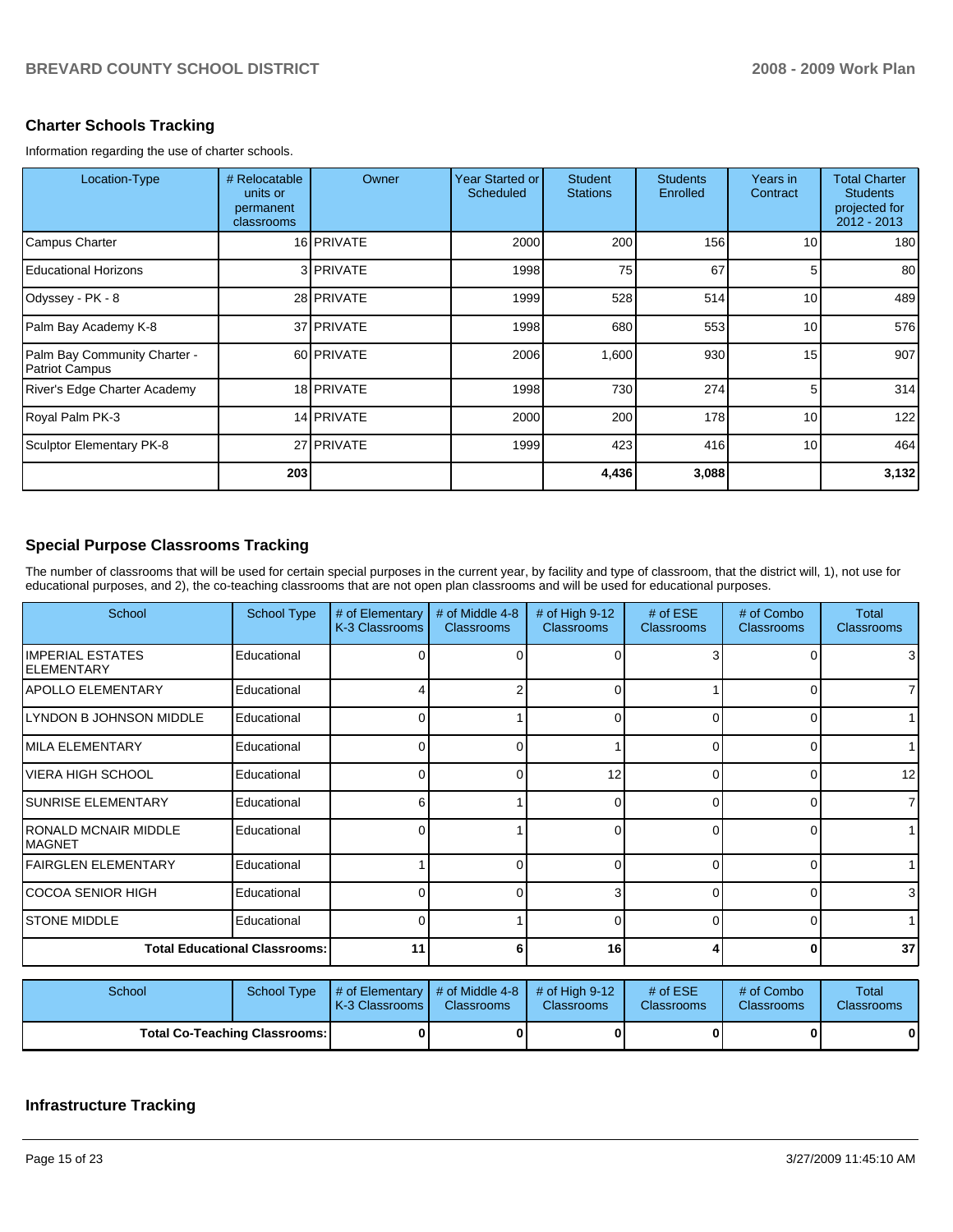**Necessary offsite infrastructure requirements resulting from expansions or new schools. This section should include infrastructure information related to capacity project schedules and other project schedules (Section 4).** 

School "CCC" will require \$1,300,000 of offsite infrastructure improvements.

**Proposed location of planned facilities, whether those locations are consistent with the comprehensive plans of all affected local governments, and recommendations for infrastructure and other improvements to land adjacent to existing facilities. Provisions of 1013.33(12), (13) and (14) and 1013.36 must be addressed for new facilities planned within the 1st three years of the plan (Section 5).** 

High School "CCC" is located in the south area of the County in the City of Palm Bay.

**Consistent with Comp Plan?** Yes

#### **Net New Classrooms**

The number of classrooms, by grade level and type of construction, that were added during the last fiscal year.

| List the net new classrooms added in the 2007 - 2008 fiscal year.                                                                                       |                              |                                   |                                | year.                                                                  |                              | List the net new classrooms to be added in the 2008 - 2009 fiscal |                                |                        |
|---------------------------------------------------------------------------------------------------------------------------------------------------------|------------------------------|-----------------------------------|--------------------------------|------------------------------------------------------------------------|------------------------------|-------------------------------------------------------------------|--------------------------------|------------------------|
| "Classrooms" is defined as capacity carrying classrooms that are added to increase<br>capacity to enable the district to meet the Class Size Amendment. |                              |                                   |                                | Totals for fiscal year 2008 - 2009 should match totals in Section 15A. |                              |                                                                   |                                |                        |
| Location                                                                                                                                                | $2007 - 2008$ #<br>Permanent | $2007 - 2008$ #<br><b>Modular</b> | $2007 - 2008$ #<br>Relocatable | $2007 - 2008$<br>Total                                                 | $2008 - 2009$ #<br>Permanent | $2008 - 2009$ #<br>Modular                                        | $2008 - 2009$ #<br>Relocatable | $2008 - 2009$<br>Total |
| Elementary (PK-3)                                                                                                                                       |                              |                                   |                                |                                                                        |                              |                                                                   |                                |                        |
| $Middle (4-8)$                                                                                                                                          | 39 <sub>l</sub>              |                                   |                                | 39                                                                     |                              |                                                                   |                                |                        |
| High (9-12)                                                                                                                                             | 20                           |                                   | 10                             | 30                                                                     |                              |                                                                   |                                |                        |
|                                                                                                                                                         | 59 <sub>1</sub>              |                                   | 14                             | 73                                                                     |                              |                                                                   |                                | 3 I                    |

#### **Relocatable Student Stations**

Number of students that will be educated in relocatable units, by school, in the current year, and the projected number of students for each of the years in the workplan.

| <b>Site</b>                     | $2008 - 2009$ | $2009 - 2010$ | 2010 - 2011  | $2011 - 2012$ | $2012 - 2013$ | 5 Year Average |
|---------------------------------|---------------|---------------|--------------|---------------|---------------|----------------|
| <b>SOUTH LAKE ELEMENTARY</b>    | 62            | 47            | 31           | 16            |               | 31             |
| IANDREW JACKSON MIDDLE          |               |               |              | $\Omega$      |               | $\Omega$       |
| IIMPERIAL ESTATES ELEMENTARY    |               |               |              | $\Omega$      |               | 0              |
| IASTRONAUT SENIOR HIGH          | 35            | ი             | 0            | $\Omega$      |               | 71             |
| <b>IPINEWOOD ELEMENTARY</b>     | $\Omega$      |               | 0            | $\Omega$      |               | $\overline{0}$ |
| <b>CHALLENGER 7 ELEMENTARY</b>  | 0             |               |              | $\Omega$      |               | $\overline{0}$ |
| <b>ICAPE VIEW ELEMENTARY</b>    | 0             |               | <sup>0</sup> | $\Omega$      |               | $\Omega$       |
| GARDENDALE ELEMENTARY MAGNET    |               |               | ∩            | $\Omega$      |               | $\Omega$       |
| <b>ITHOMAS JEFFERSON MIDDLE</b> | $\Omega$      |               | $\Omega$     | $\Omega$      |               | $\Omega$       |
| LEWIS CARROLL ELEMENTARY        | 128           | 96            | 64           | 32            |               | 64             |
| COCOA BEACH JR/SR HIGH          | 672           | ∩             | <sup>n</sup> | $\Omega$      |               | 134            |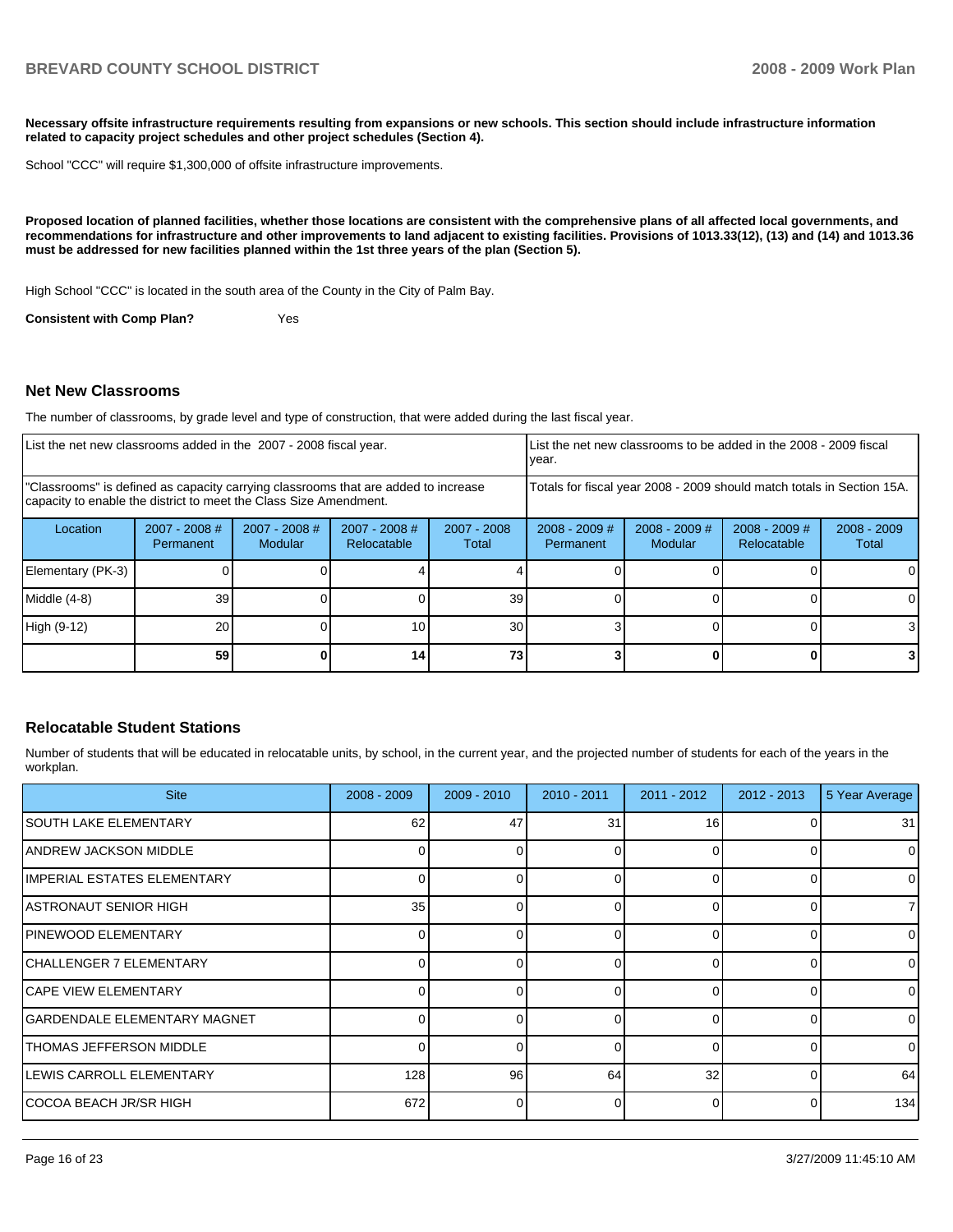| THEODORE ROOSEVELT ELEMENTARY                                  | 0        | 0           | $\mathbf 0$    | 0              | 0              | $\overline{0}$ |
|----------------------------------------------------------------|----------|-------------|----------------|----------------|----------------|----------------|
| FREEDOM 7 ELEMENTARY SCHOOL OF<br><b>INTERNATIONAL STUDIES</b> | $\Omega$ | 0           | $\Omega$       | 0              | 0              | $\overline{0}$ |
| PALM BAY SENIOR HIGH                                           | 895      | 645         | 425            | 200            | $\overline{0}$ | 433            |
| <b>WEST MELBOURNE ELEMENTARY SCHOOL FOR</b><br><b>SCIENCE</b>  | 0        | 0           | $\Omega$       | 0              | 0              | $\overline{0}$ |
| UNIVERSITY PARK ELEMENTARY MAGNET                              | 32       | 24          | 16             | 8              | $\overline{0}$ | 16             |
| PORT MALABAR ELEMENTARY                                        | 84       | 63          | 42             | 21             | $\overline{0}$ | 42             |
| <b>STONE MIDDLE</b>                                            | 0        | 0           | 0              | 0              | $\overline{0}$ | $\overline{0}$ |
| <b>AUDUBON ELEMENTARY</b>                                      | 0        | $\mathbf 0$ | $\Omega$       | 0              | $\overline{0}$ | $\mathbf 0$    |
| <b>FAIRGLEN ELEMENTARY</b>                                     | 22       | 17          | 11             | 6              | $\overline{0}$ | 11             |
| JOHN F KENNEDY MIDDLE                                          | 132      | 99          | 66             | 33             | $\overline{0}$ | 66             |
| <b>COCOA SENIOR HIGH</b>                                       | 0        | 0           | $\Omega$       | 0              | $\overline{0}$ | $\mathbf 0$    |
| <b>SATURN ELEMENTARY</b>                                       | 102      | 77          | 51             | 26             | $\overline{0}$ | 51             |
| HANS CHRISTIAN ANDERSEN ELEMENTARY                             | 0        | 0           | 0              | 0              | $\overline{0}$ | $\mathbf 0$    |
| MELBOURNE SENIOR HIGH                                          | 125      | $\mathbf 0$ | $\Omega$       | 0              | $\overline{0}$ | 25             |
| <b>ROCKLEDGE SENIOR HIGH</b>                                   | 75       | 56          | 38             | 19             | $\overline{0}$ | 38             |
| <b>CLEARLAKE MIDDLE</b>                                        | 0        | 0           | $\Omega$       | $\Omega$       | $\overline{0}$ | $\mathbf 0$    |
| <b>CAMBRIDGE ELEMENTARY</b>                                    | 116      | 87          | 58             | 29             | $\overline{0}$ | 58             |
| ENDEAVOUR ELEMENTARY MAGNET                                    | 22       | 17          | 11             | 6              | $\overline{0}$ | 11             |
| <b>GOLFVIEW ELEMENTARY MAGNET</b>                              | 40       | 30          | 20             | 10             | $\overline{0}$ | 20             |
| RONALD MCNAIR MIDDLE MAGNET                                    | 0        | 0           | $\mathbf 0$    | 0              | $\overline{0}$ | $\mathbf 0$    |
| SUNRISE ELEMENTARY                                             | 0        | 0           | $\Omega$       | $\Omega$       | $\overline{0}$ | $\overline{0}$ |
| MANATEE ELEMENTARY                                             | 81       | 61          | 41             | 20             | $\overline{0}$ | 41             |
| WESTSIDE ELEMENTARY                                            | 22       | 17          | 11             | 6              | $\overline{0}$ | 11             |
| <b>CENTRAL MIDDLE</b>                                          | 0        | 0           | $\Omega$       | 0              | $\overline{0}$ | $\mathbf 0$    |
| RALPH M WILLIAMS JR ELEMENTARY                                 | 140      | 105         | $70\,$         | 35             | 0              | $70\,$         |
| <b>VIERA HIGH SCHOOL</b>                                       | 0        | 0           | $\Omega$       | $\overline{0}$ | $\overline{0}$ | $\overline{0}$ |
| IMEADOWLANE INTERMEDIATE ELEMENTARY                            | 0        | 0           | $\Omega$       | 0              | $\overline{0}$ | $\overline{0}$ |
| <b>ENTERPRISE ELEMENTARY</b>                                   | 194      | 146         | 97             | 49             | $\overline{0}$ | 97             |
| MEADOWLANE ELEMENTARY                                          | 0        | 0           | $\Omega$       | $\Omega$       | $\overline{0}$ | $\overline{0}$ |
| <b>SPACE COAST JR/ SR HIGH</b>                                 | 904      | 678         | 452            | 226            | $\overline{0}$ | 452            |
| LONGLEAF ELEMENTARY                                            | 0        | 0           | $\mathbf 0$    | 0              | $\overline{0}$ | $\overline{0}$ |
| <b>BAYSIDE SENIOR HIGH</b>                                     | 650      | 325         | $\overline{0}$ | $\overline{0}$ | $\overline{0}$ | 195            |
| EDGEWOOD JR/ SR HIGH                                           | 141      | 0           | $\Omega$       | 0              | $\overline{0}$ | 28             |
| MILA ELEMENTARY                                                | 0        | 0           | 0              | 0              | $\overline{0}$ | $\overline{0}$ |
| TROPICAL ELEMENTARY                                            | 0        | 0           | $\mathbf 0$    | 0              | $\overline{0}$ | $\overline{0}$ |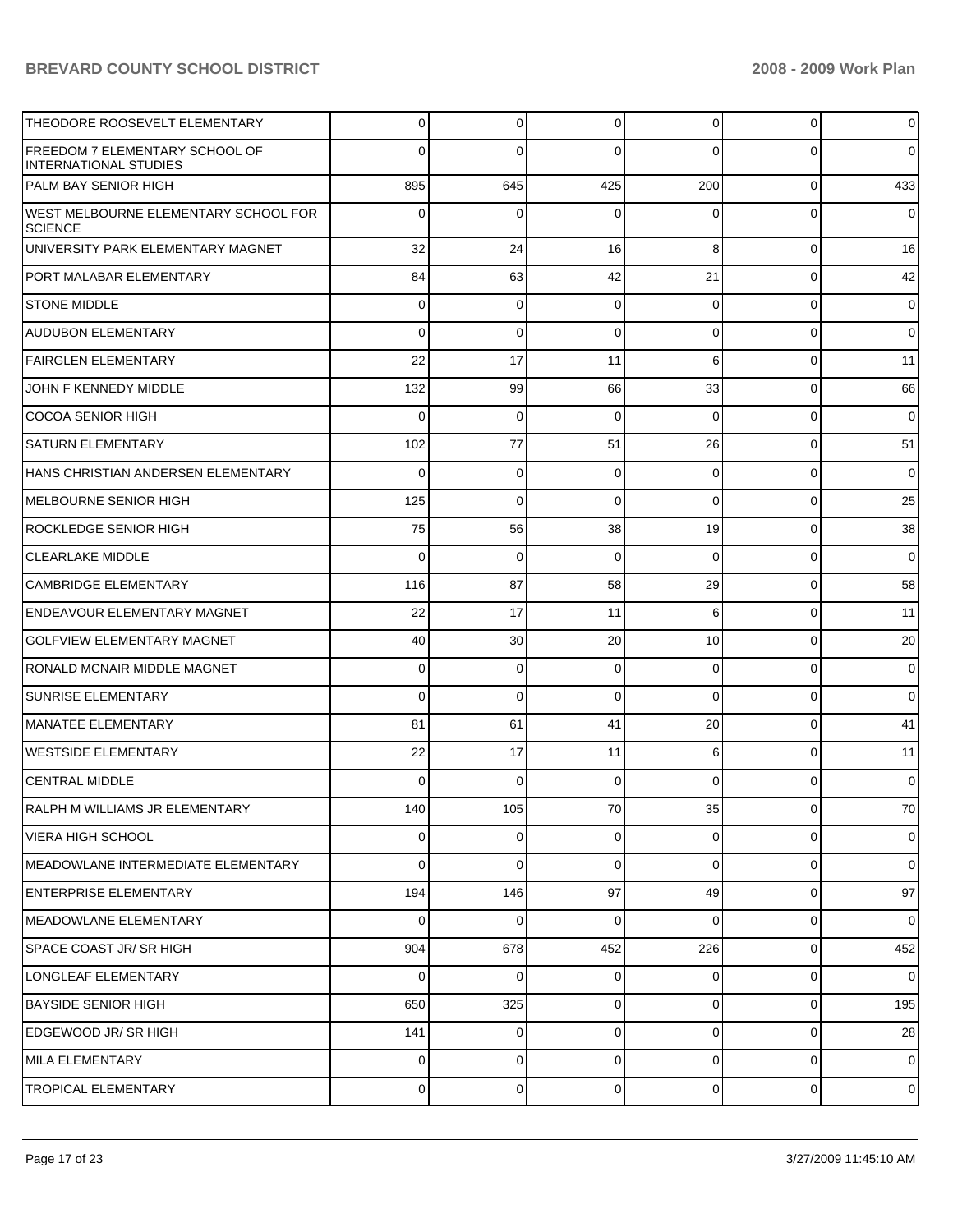| ROBERT LOUIS STEVENSON ELEMENTARY<br><b>SCHOOL OF THE ARTS</b> | 0              | 0           | 0              | 0              | $\overline{0}$ | $\overline{0}$ |
|----------------------------------------------------------------|----------------|-------------|----------------|----------------|----------------|----------------|
| <b>SABAL ELEMENTARY</b>                                        | 28             | 21          | 14             | $\overline{7}$ | $\overline{0}$ | 14             |
| <b>SOUTH PINE GROVE SCHOOL</b>                                 | 0              | $\mathbf 0$ | 0              | 0              | $\overline{0}$ | $\overline{0}$ |
| <b>CROTON ELEMENTARY</b>                                       | 44             | 33          | 22             | 11             | $\overline{0}$ | 22             |
| <b>ROY ALLEN ELEMENTARY</b>                                    | 146            | 110         | 73             | 37             | $\overline{0}$ | 73             |
| <b>SUNTREE ELEMENTARY</b>                                      | 168            | 126         | 84             | 42             | $\overline{0}$ | 84             |
| MERRITT ISLAND SENIOR HIGH                                     | 650            | 0           | $\Omega$       | 0              | $\overline{0}$ | 130            |
| EAU GALLIE SENIOR HIGH                                         | 325            | 244         | 163            | 81             | $\overline{0}$ | 163            |
| IWEST SHORE JR/SR HIGH                                         | 197            | 148         | 99             | 49             | $\overline{0}$ | 99             |
| LYNDON B JOHNSON MIDDLE                                        | 110            | 83          | 55             | 28             | $\overline{0}$ | 55             |
| SHERWOOD ELEMENTARY                                            | 22             | 17          | 11             | 6              | $\overline{0}$ | 11             |
| IMID-SOUTH AREA SUPPORT SERVICES                               | 0              | 0           | $\Omega$       | $\Omega$       | $\overline{0}$ | $\overline{0}$ |
| HARBOR CITY ELEMENTARY                                         | 128            | 96          | 64             | 32             | $\overline{0}$ | 64             |
| <b>SOUTHWEST MIDDLE</b>                                        | 88             | 66          | 44             | 22             | $\overline{0}$ | 44             |
| <b>COLUMBIA ELEMENTARY</b>                                     | 0              | 0           | 0              | $\Omega$       | $\overline{0}$ | $\mathbf 0$    |
| DISCOVERY ELEMENTARY                                           | 190            | 143         | 95             | 48             | $\overline{0}$ | 95             |
| CHRISTA MCAULIFFE ELEMENTARY                                   | 172            | 129         | 86             | 43             | $\overline{0}$ | 86             |
| IRIVIERA ELEMENTARY                                            | 40             | 30          | 20             | 10             | $\overline{0}$ | 20             |
| <b>JUPITER ELEMENTARY</b>                                      | 94             | 71          | 47             | 24             | $\overline{0}$ | 47             |
| <b>COQUINA ELEMENTARY</b>                                      | 0              | 0           | 0              | 0              | $\overline{0}$ | $\overline{0}$ |
| MIMS ELEMENTARY                                                | 0              | 0           | $\mathbf 0$    | 0              | $\overline{0}$ | $\overline{0}$ |
| <b>NORMANDY CENTER</b>                                         | 0              | 0           | $\Omega$       | $\Omega$       | $\overline{0}$ | $\overline{0}$ |
| PALM BAY ELEMENTARY                                            | 76             | 57          | 38             | 19             | $\overline{0}$ | 38             |
| LOCKMAR ELEMENTARY                                             | 0              | 0           | $\Omega$       | $\Omega$       | $\overline{0}$ | $\overline{0}$ |
| JOHN F TURNER SR ELEMENTARY                                    | 40             | 30          | 20             | 10             | $\overline{0}$ | 20             |
| QUEST ELEMENTARY                                               | 66             | 50          | 33             | 17             | $\overline{0}$ | 33             |
| <b>TITUSVILLE HIGH</b>                                         | $\overline{0}$ | $\mathbf 0$ | $\overline{0}$ | $\overline{0}$ | $\overline{0}$ | $\overline{0}$ |
| OAK PARK ELEMENTARY                                            | $\mathbf 0$    | 0           | $\Omega$       | 0              | $\overline{0}$ | $\overline{0}$ |
| JAMES MADISON MIDDLE                                           | 0              | $\mathbf 0$ | $\Omega$       | $\overline{0}$ | $\overline{0}$ | $\overline{0}$ |
| APOLLO ELEMENTARY                                              | $\mathbf 0$    | 0           | $\Omega$       | 0              | $\overline{0}$ | $\overline{0}$ |
| RIVERVIEW ELEMENTARY MAGNET                                    | 22             | 17          | 12             | 6              | $\overline{0}$ | 11             |
| DRAA FIELD STADIUM                                             | $\mathbf 0$    | $\mathbf 0$ | $\Omega$       | $\Omega$       | $\overline{0}$ | $\overline{0}$ |
| <b>OCEAN BREEZE ELEMENTARY</b>                                 | 150            | 113         | 75             | 38             | $\overline{0}$ | 75             |
| <b>INDIALANTIC ELEMENTARY</b>                                  | 40             | 30          | 20             | 10             | $\overline{0}$ | 20             |
| <b>HERBERT C HOOVER MIDDLE</b>                                 | 0              | 0           | $\overline{0}$ | $\overline{0}$ | $\overline{0}$ | $\overline{0}$ |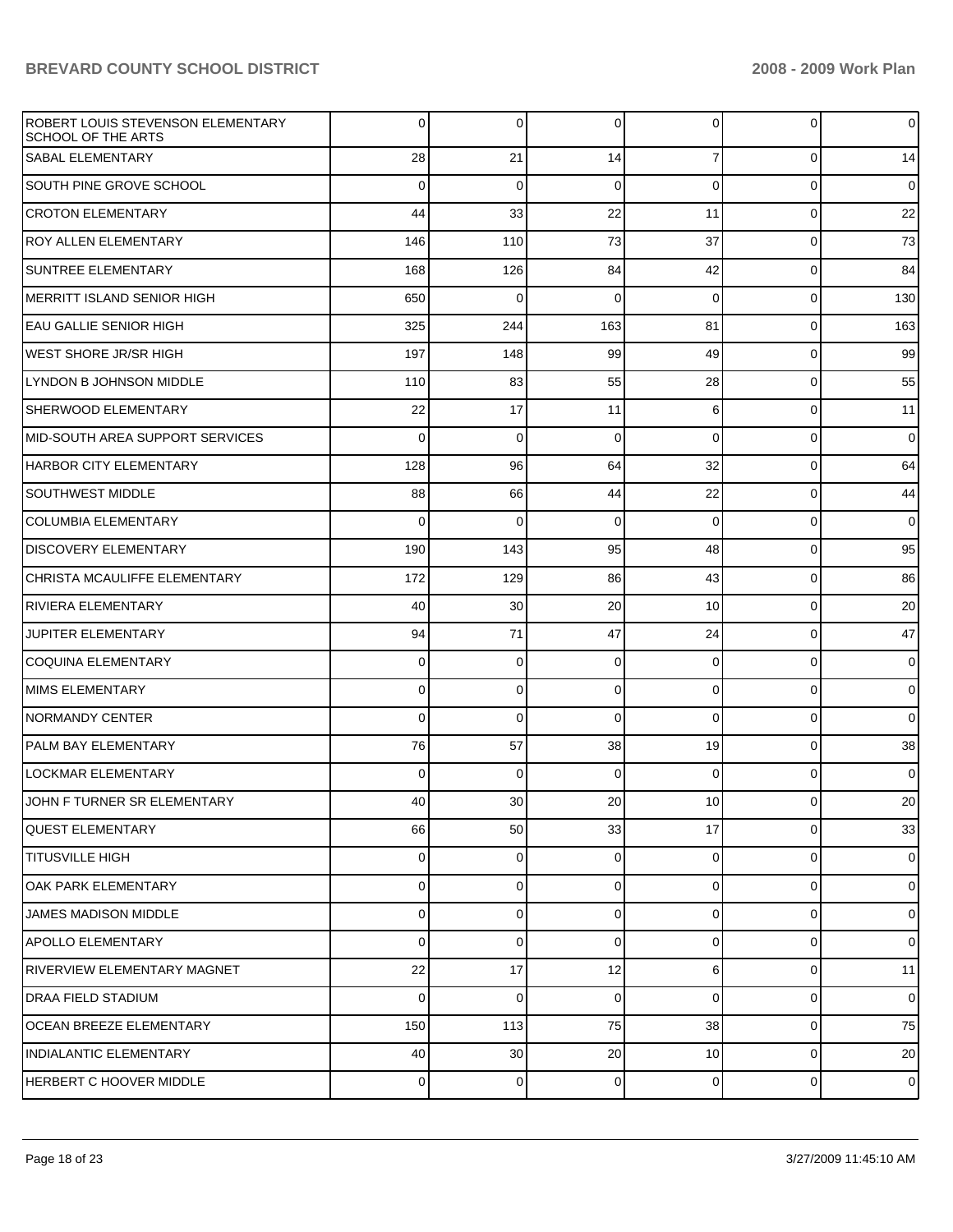| <b>I</b> GEMINI ELEMENTARY     | 62  | 47              | 31 | 16 | 31              |
|--------------------------------|-----|-----------------|----|----|-----------------|
| IDR W J CREEL ELEMENTARY       | 40  | 30 <sup>1</sup> | 20 | 10 | 20 <sup>1</sup> |
| IATLANTIS ELEMENTARY           | 106 | 80              | 53 | 27 | 53 <sub>l</sub> |
| SATELLITE SENIOR HIGH          | 750 | 375             |    |    | 225             |
| IDELAURA MIDDLE                |     |                 |    |    | 0               |
| ISPESSARD L HOLLAND ELEMENTARY |     |                 |    |    | ΩI              |
| ISEA PARK ELEMENTARY           |     |                 |    |    | 0               |
| <b>ISURFSIDE ELEMENTARY</b>    | 84  | 63              | 42 | 21 | 42              |
|                                |     |                 |    |    |                 |

| Totals for BREVARD COUNTY SCHOOL DISTRICT         |         |        |        |        |        |        |
|---------------------------------------------------|---------|--------|--------|--------|--------|--------|
| Total students in relocatables by year.           | 8,512   | 4.799  | 2,725  | 1,356  | 01     | 3.478  |
| Total number of COFTE students projected by year. | 64,321  | 63.400 | 62,718 | 62.561 | 62.776 | 63,155 |
| Percent in relocatables by year.                  | $13 \%$ | 8%     | 4%     | 2%     | 0%     | 6 %    |

#### **Leased Facilities Tracking**

Exising leased facilities and plans for the acquisition of leased facilities, including the number of classrooms and student stations, as reported in the educational plant survey, that are planned in that location at the end of the five year workplan.

Nothing reported for this section.

## **Failed Standard Relocatable Tracking**

Relocatable units currently reported by school, from FISH, and the number of relocatable units identified as 'Failed Standards'.

Nothing reported for this section.

## **Planning**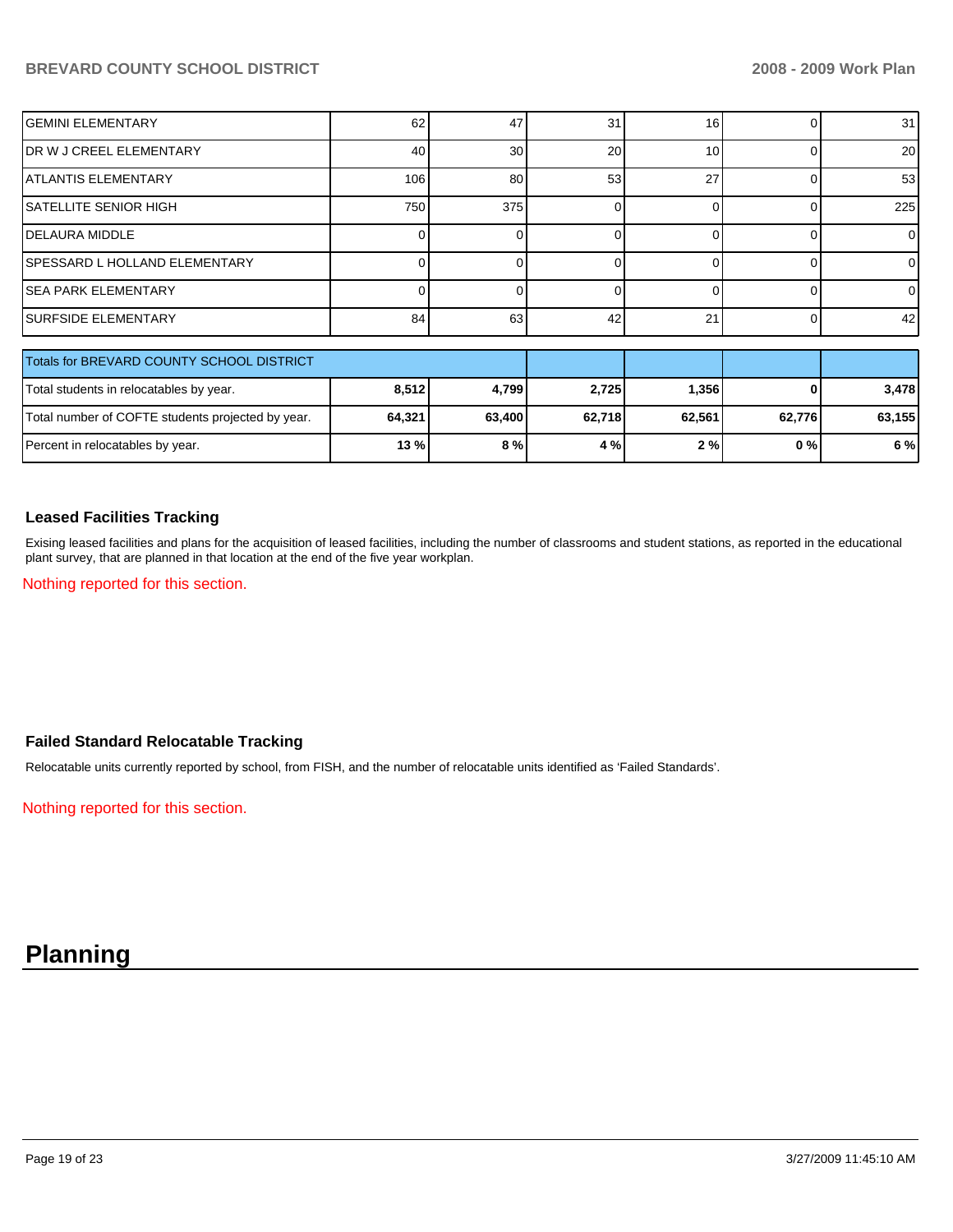#### **Class Size Reduction Planning**

**Plans approved by the school board that reduce the need for permanent student stations such as acceptable school capacity levels, redistricting, busing, year-round schools, charter schools, magnet schools, public-private partnerships, multitrack scheduling, grade level organization, block scheduling, or other alternatives.** 

Charter schools as listed.

Four middle schools, Cocoa Beach, Space Coast, West Shore and Edgewood have been converted to 7-12 schools; and the latter two were each made into a school of choice.

Six magnet schools have been created, elementary schools: Endeavour, Gardendale, Golfview, Riverview, University Park and McNair Middle School.

Block scheduling has been implemented at two middle schools, Jackson and Madison, two high schools, Astronaut and Titusville and one Jr/Sr high school, Space Coast.

Enrollment at one elementary school has been capped with students bused to other elementary schools that have available capacity.

A program of "soft" redistricting which allows existing students to remain at their current schools but moves new students to an undercapacity school has been initiated. Schools with over 110% capacity utilization were addressed with this initiative. A total of 17 elementary schools were affected by this program either losing or gaining boundary area or having rules regarding out of area assignments changed. Schools with lower levels of over capacity utilization will be included next year

#### **School Closure Planning**

**Plans for the closure of any school, including plans for disposition of the facility or usage of facility space, and anticipated revenues.** 

There are no plans to close any schools.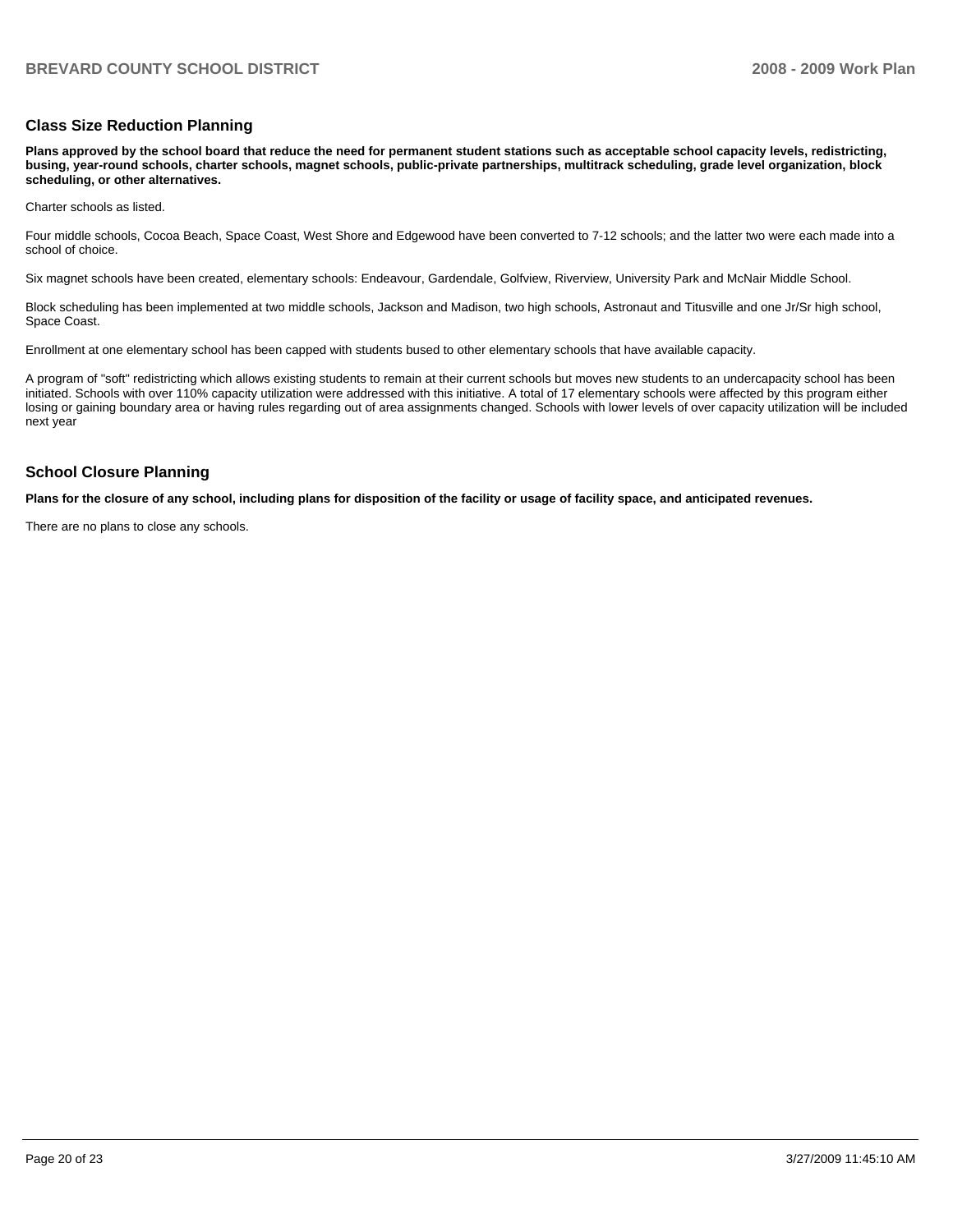# **Long Range Planning**

#### **Ten-Year Maintenance**

District projects and locations regarding the projected need for major renovation, repair, and maintenance projects within the district in years 6-10 beyond the projects plans detailed in the five years covered by the work plan.

| Project                       | 2012 - 2013 / 2017 - 2018<br><b>Projected Cost</b> |
|-------------------------------|----------------------------------------------------|
| Safety to Life                | \$3,000,000                                        |
| Maintenance/Repair            | \$60,000,000                                       |
| <b>Other Projects</b>         | \$10,000,000                                       |
| <b>ADA Projects</b>           | \$1,250,000                                        |
| System Replacement at Failure | \$20,000,000                                       |
|                               | \$94,250,000                                       |

## **Ten-Year Capacity**

Schedule of capital outlay projects projected to ensure the availability of satisfactory student stations for the projected student enrollment in K-12 programs for the future 5 years beyond the 5-year district facilities work program.

| Project       | Location, Community, Quadrant or other<br>general location | 2012 - 2013 / 2017 - 2018<br><b>Projected Cost</b> |
|---------------|------------------------------------------------------------|----------------------------------------------------|
| INew Elem "U" | Area III                                                   | \$19,725,000                                       |
|               |                                                            | \$19,725,000                                       |

## **Ten-Year Planned Utilization**

Schedule of planned capital outlay projects identifying the standard grade groupings, capacities, and planned utilization rates of future educational facilities of the district for both permanent and relocatable facilities.

| Grade Level Projections         | <b>FISH</b><br>Student<br><b>Stations</b> | <b>Actual 2007 -</b><br><b>2008 FISH</b><br>Capacity | Actual<br>$2007 -$<br>2008<br><b>COFTE</b> | Actual 2007 - 2008<br><b>Utilization</b> | Actual 2008 - 2009 / 2017 - 2018 new<br>Student Capacity to be added/removed | Projected 2017<br><b>2018 COFTE</b> | Projected 2017 -<br>2018 Utilization |
|---------------------------------|-------------------------------------------|------------------------------------------------------|--------------------------------------------|------------------------------------------|------------------------------------------------------------------------------|-------------------------------------|--------------------------------------|
| Elementary - District<br>Totals | 43,934                                    | 43,934                                               | 33,764.68                                  | 76.85 %                                  | 253                                                                          | 41,144                              | 93.11 %                              |
| Middle - District Totals        | 12,033                                    | 10,831                                               | 8.769.77                                   | 80.97 %                                  | $-1.917$                                                                     | 7,671                               | 86.06 %                              |
| High - District Totals          | 33,521                                    | 31,483                                               | 23.009.06                                  | 73.08 %                                  | $-1.142$                                                                     | 20,129                              | 66.34 %                              |
| Other - ESE, etc                | 1.624                                     |                                                      | 0.00                                       | 0.00%                                    |                                                                              |                                     | 0.00%                                |
|                                 | 91,112                                    | 86,248                                               | 65,543.51                                  | 75.99 %                                  | $-2,806$                                                                     | 68,944                              | 82.63 %                              |

#### **Ten-Year Infrastructure Planning**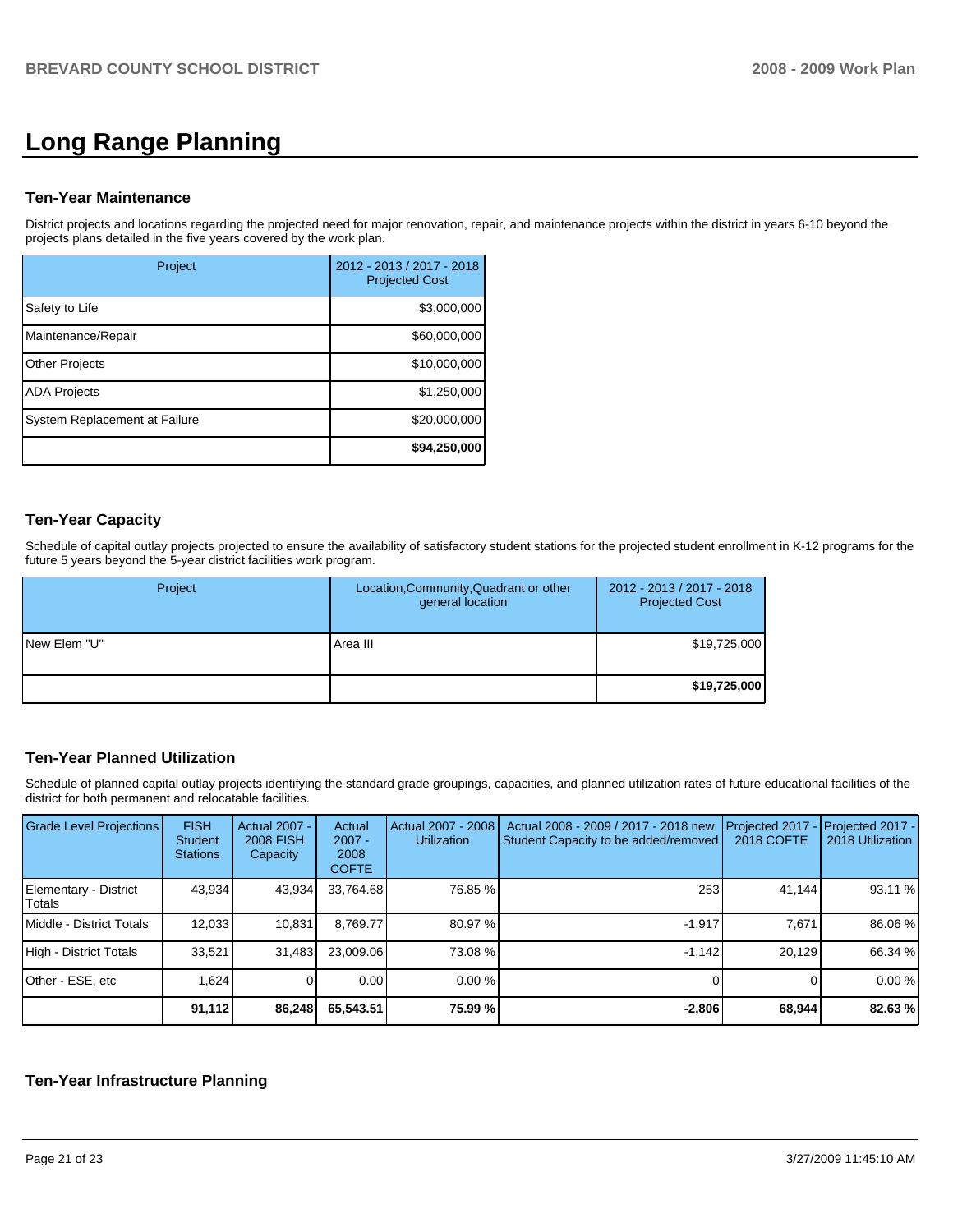#### **Proposed Location of Planned New, Remodeled, or New Additions to Facilities in 06 thru 10 out years (Section 28).**

No school-related infrastructure needs are knowable for the 6-10 year time frame.

#### Plans for closure of any school, including plans for disposition of the facility or usage of facility space, and anticipated revenues in the 06 thru 10 out **years (Section 29).**

There are no plans to close any schools 6 to 10 years from now. This could change.

#### **Twenty-Year Maintenance**

District projects and locations regarding the projected need for major renovation, repair, and maintenance projects within the district in years 11-20 beyond the projects plans detailed in the five years covered by the work plan.

| Project                       | 2017 - 2018 / 2027 - 2028 Projected Cost |
|-------------------------------|------------------------------------------|
| Safety to Life                | \$6,000,000                              |
| Maintenance/Repair            | \$120,000,000                            |
| <b>ADA Projects</b>           | \$2,500,000                              |
| System Replacement at Failure | \$40,000,000                             |
| <b>Other Projects</b>         | \$20,000,000                             |
|                               | \$188,500,000                            |

#### **Twenty-Year Capacity**

Schedule of capital outlay projects projected to ensure the availability of satisfactory student stations for the projected student enrollment in K-12 programs for the future 11-20 years beyond the 5-year district facilities work program.

Nothing reported for this section.

#### **Twenty-Year Planned Utilization**

Schedule of planned capital outlay projects identifying the standard grade groupings, capacities, and planned utilization rates of future educational facilities of the district for both permanent and relocatable facilities.

| <b>Grade Level Projections</b>  | <b>FISH</b><br><b>Student</b><br><b>Stations</b> | Actual 2007 -<br><b>2008 FISH</b><br>Capacity | Actual<br>$2007 -$<br>2008<br><b>COFTE</b> | Actual 2007 - 2008 I<br><b>Utilization</b> | Actual 2008 - 2009 / 2027 - 2028 new<br>Student Capacity to be added/removed | <b>I</b> Projected 2027 - <b>I</b> Projected 2027 -<br>2028 COFTE | 2028 Utilization |
|---------------------------------|--------------------------------------------------|-----------------------------------------------|--------------------------------------------|--------------------------------------------|------------------------------------------------------------------------------|-------------------------------------------------------------------|------------------|
| Elementary - District<br>Totals | 43.934                                           | 43.934                                        | 33.764.68                                  | 76.85 %                                    | 253                                                                          | 41.144                                                            | 93.11 %          |
| Middle - District Totals        | 12.033                                           | 10.831                                        | 8.769.77                                   | 80.97 %                                    | $-1.917$                                                                     | 7.671                                                             | 86.06 %          |
| High - District Totals          | 33.521                                           | 31,483                                        | 23.009.06                                  | 73.08 %                                    | $-1.142$                                                                     | 20.129                                                            | 66.34 %          |